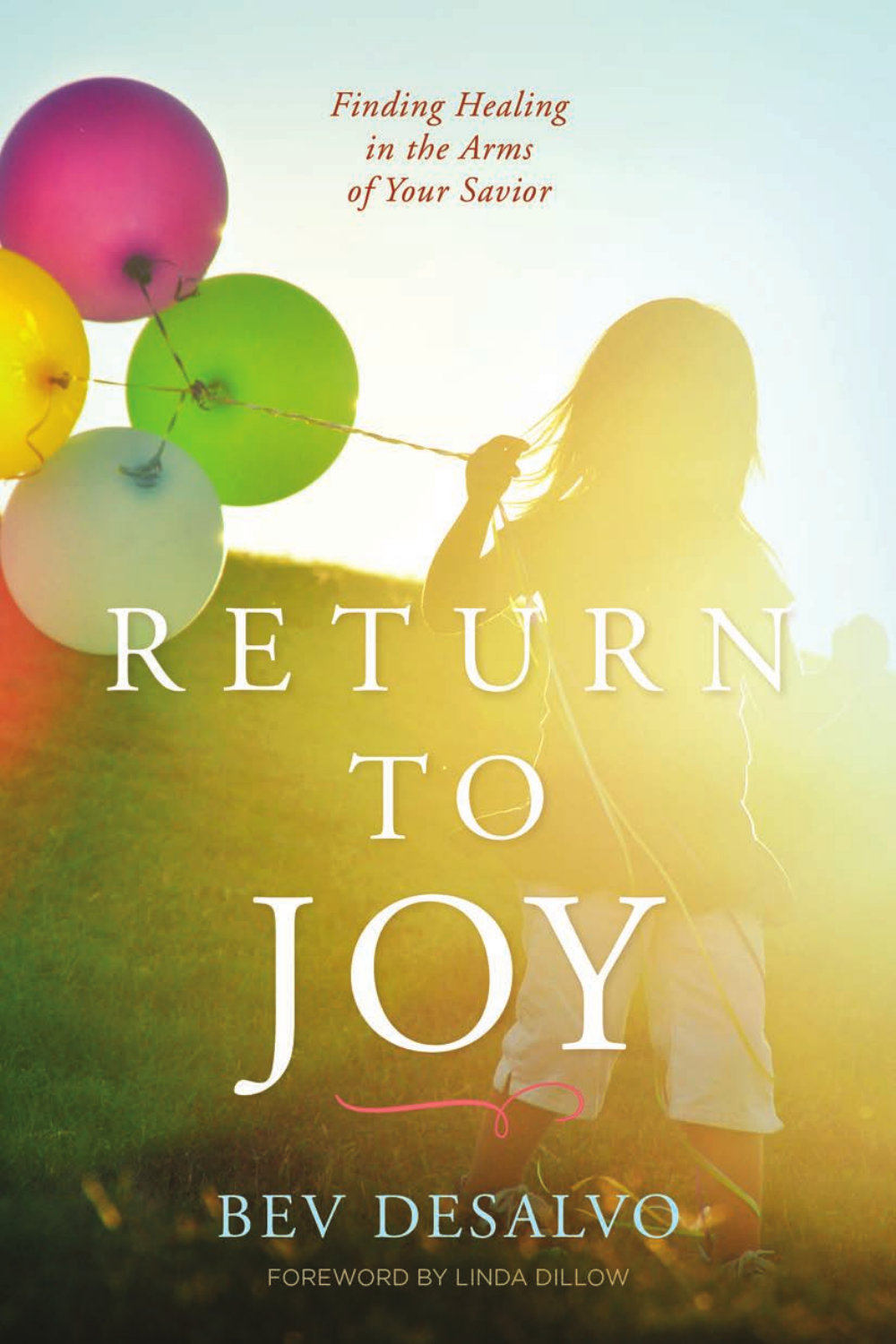If you're struggling to rediscover your joy, read this book! Bev DeSalvo shares her own journey with poignant honesty, and she invites you to retrace your past in order to move into radiant hope. Bev gently guides the reader out from under the shadow of false shame and misplaced guilt and into to a place of embracing tears, practicing forgiveness, and dwelling in the place of God's light and hope. You'll benefit greatly from the powerful Bible study that accompanies each chapter. Buy one copy of *Return to Joy* for yourself and ten more to share with a small group of women who long to be free of the past in order to live triumphantly in the shelter of God's love.

#### **CAROL KENT**

Speaker and author of *When I Lay My Isaac Down*

A fervent follower of Christ, Bev DeSalvo takes you by the hand and guides you on a journey from brokenness to joy. With a passion to lead others to wholeness, Bev walks with you on the road of brokenness she herself has traveled. Steeped in Scripture and accompanied by meditative questions, this book will challenge you to lay aside the wounds of your past, embrace the healing and freedom found only in our Divine Nurturer, and return to a joy-filled journey. I pray that *Return to Joy* blesses you as much as it blessed me.

#### **CYNTHIA HEALD**

Author of the Becoming a Woman Bible studies

If you feel as though you'll never be happy again, this book is for you! Allow Bev to tenderly take your hand and show you how to find the path back to joy. No matter what hurt or trauma you've experienced, joy can be yours!

#### **BECKY HARLING**

Speaker, John Maxwell Certified Coach, and author of *The 30-Day Praise Challenge* and *Rewriting Your Emotional Script*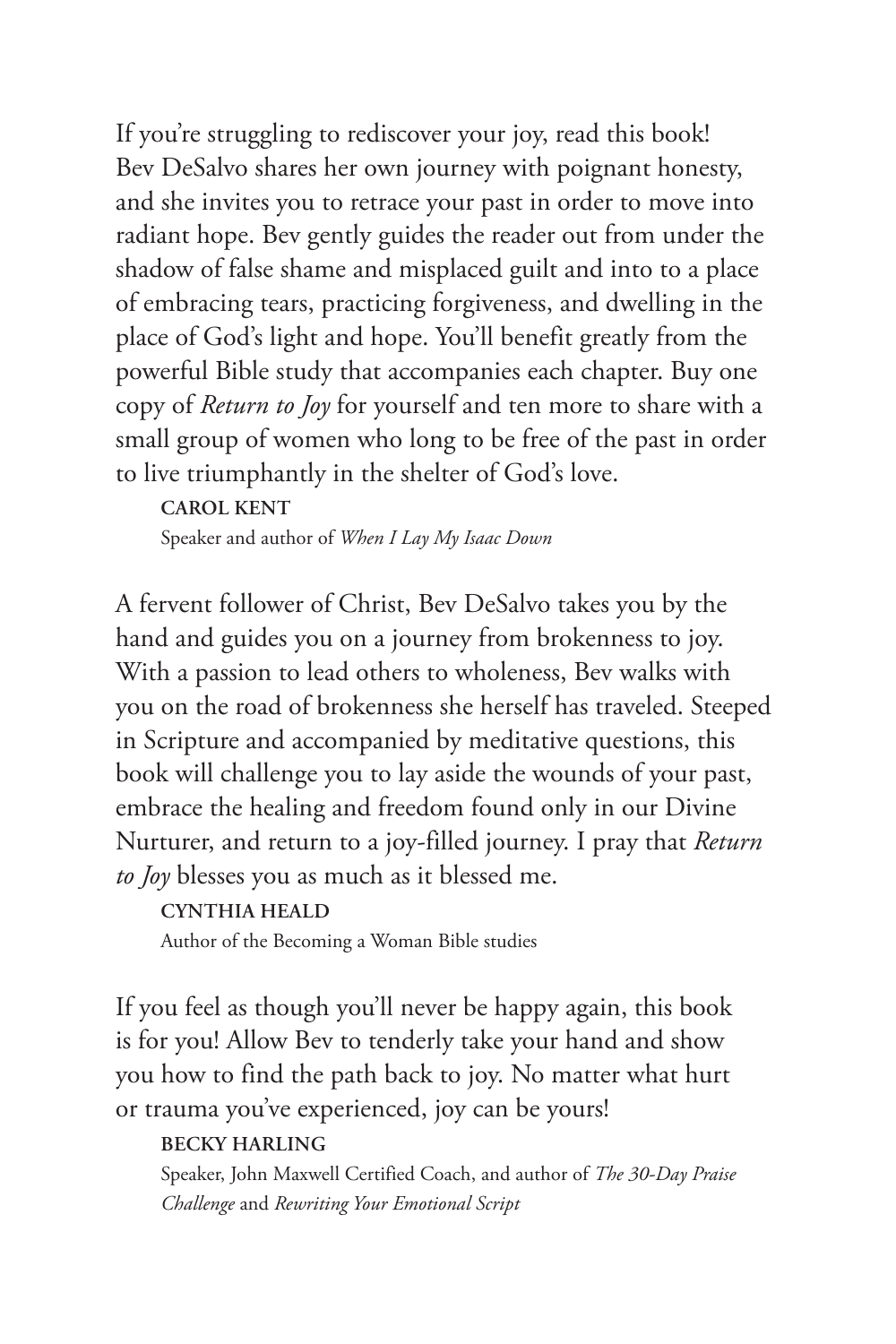Many who have suffered through trauma are on a "healing journey." Yet God has more for you than healing—He invites you to travel the broken road to intimacy. Bev's powerful story testifies that God can work through your greatest pain to bring you into an intimate relationship with Him, your Creator and Lord.

**DR. JULI SLATTERY** Cofounder of Authentic Intimacy

*Return to Joy* is a journey of hope and healing. Bev DeSalvo shares honestly about the sexual abuse of her childhood. She then invites Jesus into the depth of her pain, and His healing love produces a deep passion for Him. All her wounds cry, "Alleluia!" In the midst of suffering comes a depth of worship that is contagious. I have ministered in conferences and prisons for many years and have been waiting for this book. It is a powerful gift to those suffering pain and seeking peace.

#### **LINDA STROM**

President and founder of Discipleship Unlimited and author of *Karla Faye Tucker Set Free*

Bev DeSalvo honestly shares her journey from childhood pain and abuse to the healing arms of Christ. *Return to Joy* is a story of courage and hope. This book will take you to the feet of Jesus, where you will receive a garment of praise for a spirit of heaviness.

**TERRY MEEUWSEN** Cohost of *The 700 Club*

*Return to Joy* is a helpful resource for Christians who have been wounded through childhood or adult trauma or loss, particularly if they wish to experience greater intimacy with God. De Salvo takes seriously the impact of such wounds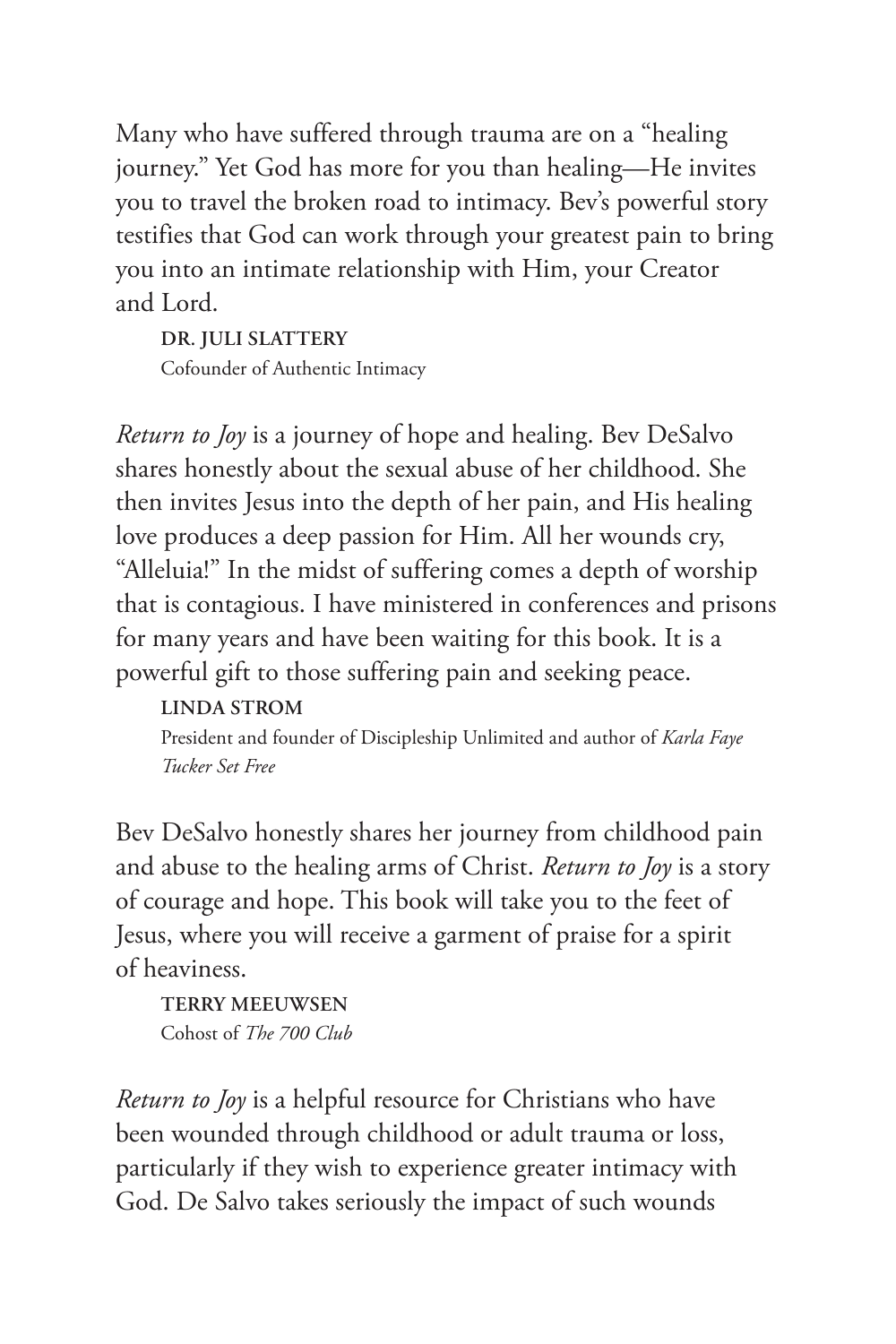and does not offer easy solutions. She does, however, offer concrete suggestions for a step-by-step process that can lead individuals into emotional and spiritual healing.

#### **HEATHER DAVEDIUK GINGRICH**

Professor of counseling at Denver Seminary

What a gift Bev has given us in *Return to Joy*. The unvarnished view into her deepest hurts, the wisdom gained through pain, the secret to unfettered joy. Read this book and join others in studying it together. It will enrich your life.

#### **JENNIFER KENNEDY DEAN**

Executive director of The Praying Life Foundation and author of *Live a Praying Life* and other books and Bible studies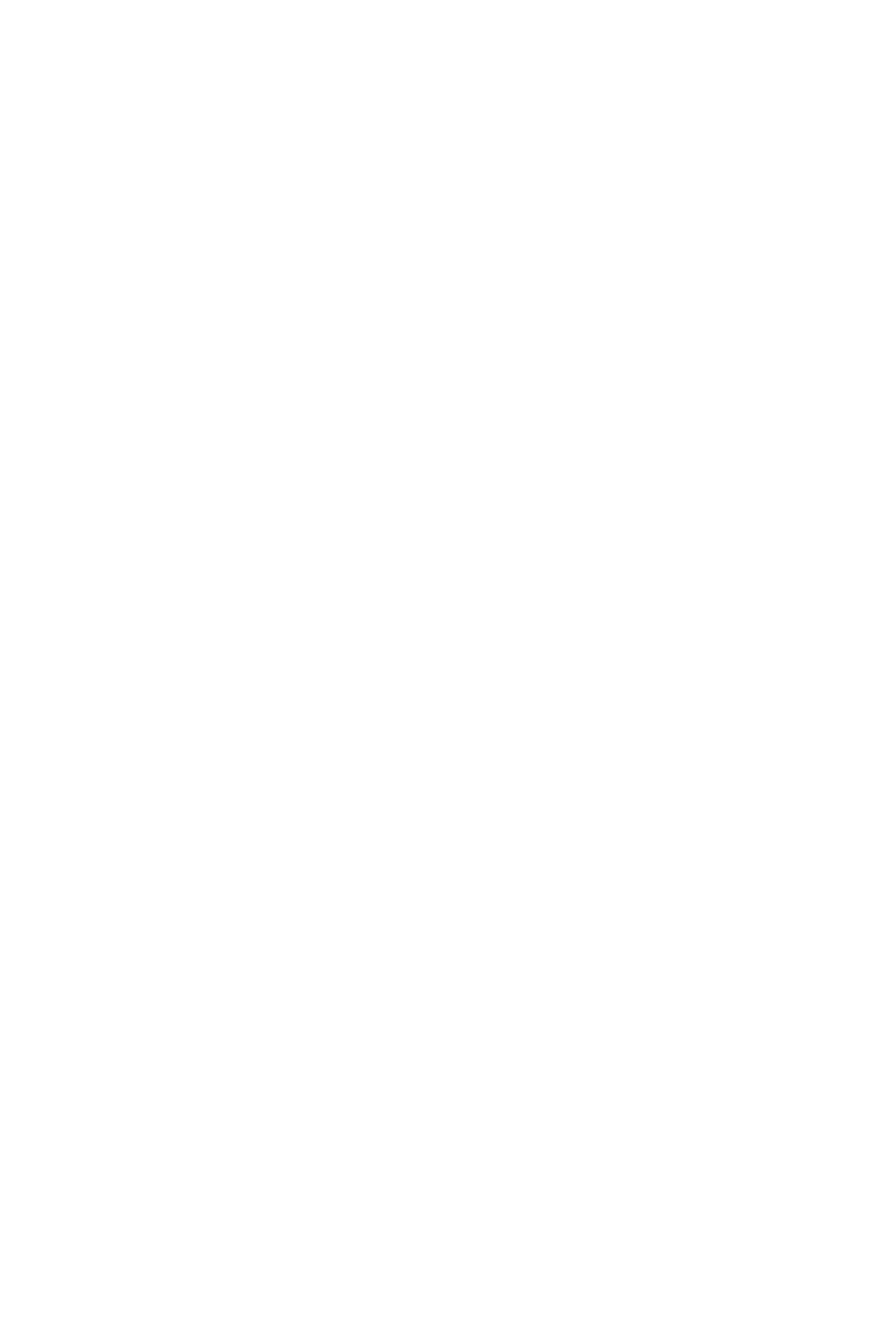*Finding Healing in the Arms of Your Savior*

# BEV DESALVO RETURN T O JOY



*A NavPress resource published in alliance with Tyndale House Publishers, Inc.*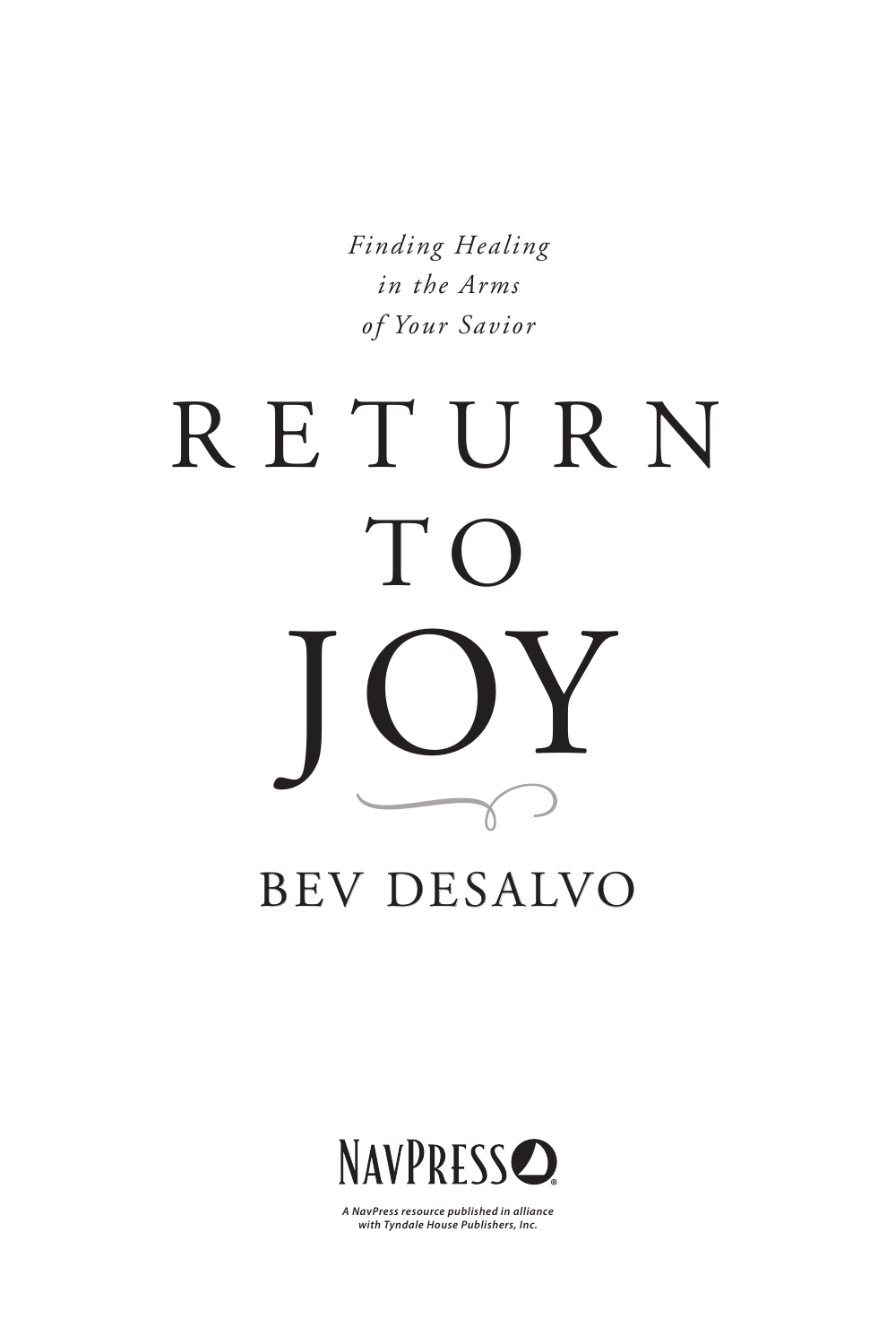# NAVPRESSO.

NavPress is the publishing ministry of The Navigators, an international Christian organization and leader in personal spiritual development. NavPress is committed to helping people grow spiritually and enjoy lives of meaning and hope through personal and group resources that are biblically rooted, culturally relevant, and highly practical.

#### **For more information, visit www.NavPress.com.**

*Return to Joy: Finding Healing in the Arms of Your Savior*

Copyright © 2016 by Beverly Hough DeSalvo. All rights reserved.

A NavPress resource published in alliance with Tyndale House Publishers, Inc.

The Bridge to Life Illustration © 1969, 2006 The Navigators. Used by permission of The Navigators. All rights reserved.

*NAVPRESS* and the NAVPRESS logo are registered trademarks of NavPress, The Navigators, Colorado Springs, CO. *TYNDALE* is a registered trademark of Tyndale House Publishers, Inc. Absence of ® in connection with marks of NavPress or other parties does not indicate an absence of registration of those marks.

Cover photograph copyright © Meredith Winn Photography/Getty Images. All rights reserved.

The Team: Don Pape, Publisher Caitlyn Carlson, Acquiring Editor Beth Sparkman, Designer

Unless otherwise indicated, all Scripture quotations are taken from the *Holy Bible*, New Living Translation, copyright © 1996, 2004, 2015 by Tyndale House Foundation. Used by permission of Tyndale House Publishers, Inc., Carol Stream, Illinois 60188. All rights reserved.

Scripture quotations marked AMPC are taken from the *Amplified Bible*, ® Classic Edition, copyright © 1954, 1958, 1962, 1964, 1965, 1987 by The Lockman Foundation. Used by permission.

Scripture quotations marked MSG are taken from *THE MESSAGE* by Eugene H. Peterson, copyright © 1993, 1994, 1995, 1996, 2000, 2001, 2002. Used by permission of NavPress Publishing Group. All rights reserved.

Scripture quotations marked NASB are taken from the New American Standard Bible,® copyright © 1960, 1962, 1963, 1968, 1971, 1972, 1973, 1975, 1977, 1995 by The Lockman Foundation. Used by permission.

Scripture quotations marked NIV are taken from the Holy Bible, *New International Version*, ® *NIV*. ® Copyright © 1973, 1978, 1984, 2011 by Biblica, Inc.® Used by permission. All rights reserved worldwide.

Scripture quotations marked TLB are taken from *The Living Bible*, copyright © 1971 by Tyndale House Foundation. Used by permission of Tyndale House Publishers, Inc., Carol Stream, Illinois 60188. All rights reserved.

Scripture quotations marked WEB are taken from the World English Bible.

Some of the anecdotal illustrations in this book are true to life and are included with the permission of the persons involved. All other illustrations are composites of real situations, and any resemblance to people living or dead is coincidental.

#### **Library of Congress Cataloging-in-Publication Data**

Names: DeSalvo, Bev, author.

Title: Return to joy : finding healing in the arms of your Savior / Bev DeSalvo. Description: Colorado Springs : NavPress, 2016. | Includes bibliographical references. Identifiers: LCCN 2016003096| ISBN 9781631465406 | ISBN 9781631465413 (e-pub) | ISBN 9781631465420 (kindle)

Subjects: LCSH: Pain—Religious aspects—Christianity. | Suffering—Religious aspects—Christianity. | Spiritual healing. | Healing—Religious aspects—Christianity. | Joy—Religious aspects—Christianity.

Classification: LCC BV4909 .D44 2016 | DDC 248.8/6—dc23 LC record available at http://lccn.loc. gov/2016003096

Printed in the United States of America

|  | 22 21 20 19 18 17 16 |  |  |
|--|----------------------|--|--|
|  |                      |  |  |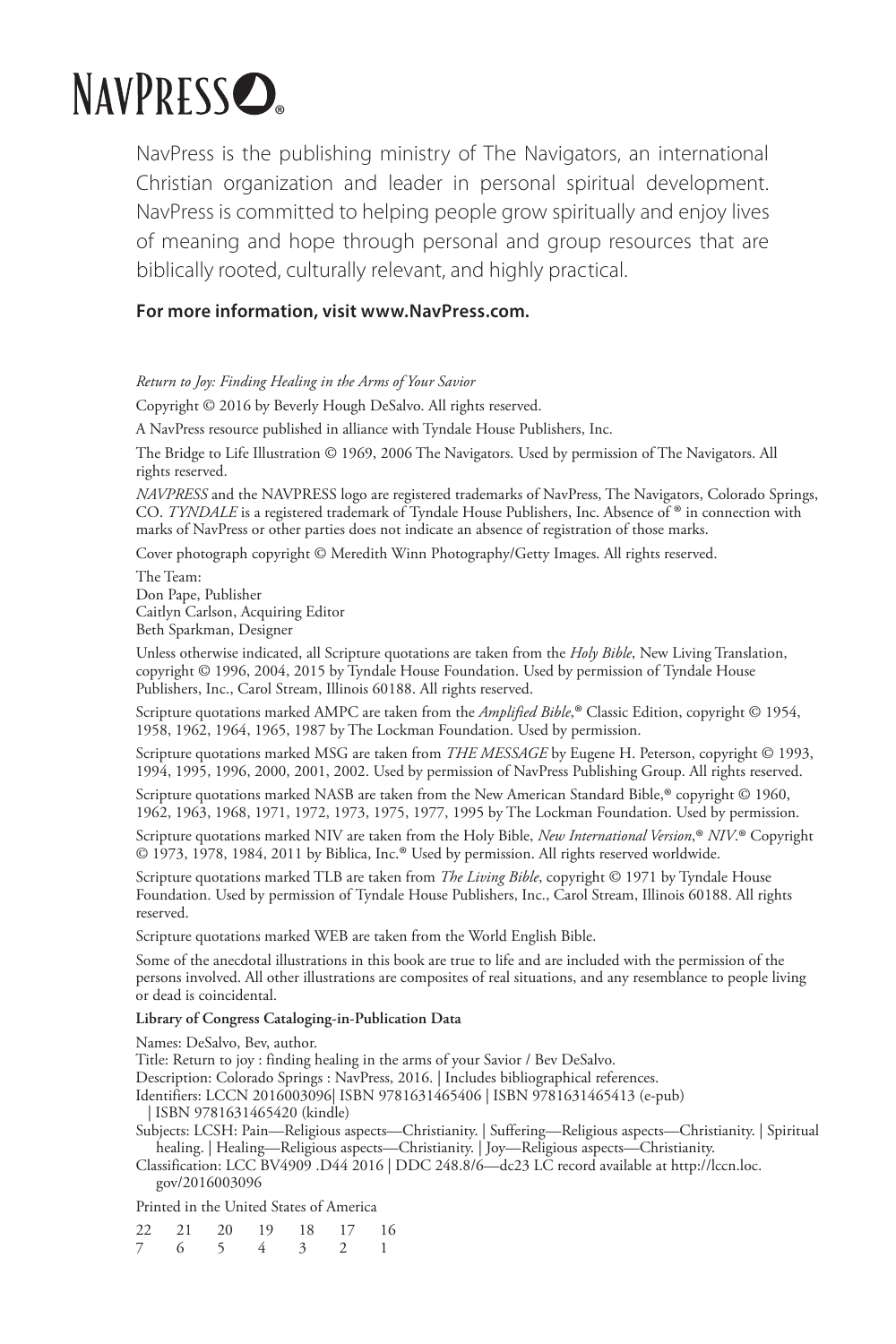## **Contents**

 [Acknowledgments](#page-9-0) *xi*  [Foreword](#page-11-0) *xiii*  [Introduction: The Journey into Broken](#page-13-0) *xv*

| CHAPTER I Why This Journey? $I$<br>Why This Journey? Study 12                |
|------------------------------------------------------------------------------|
| CHAPTER 2 The Valley of Weeping 19<br>The Valley of Weeping Study 32         |
| CHAPTER 3 The Gateway of Hope 39<br>The Gateway of Hope Study 52             |
| CHAPTER 4 The Secret Place 59<br>The Secret Place Study 72                   |
| CHAPTER 5 The Bridge to Romance 79<br>The Bridge to Romance Study 93         |
| CHAPTER 6 Under His Shadow 99<br>Under His Shadow Study 114                  |
| CHAPTER 7 The Shadow of Darkness 121<br>The Shadow of Darkness Study 139     |
| CHAPTER 8 The Place of Forgiveness 145<br>The Place of Forgiveness Study 159 |
| CHAPTER 9 The Garden of Gethsemane 165<br>The Garden of Gethsemane Study 179 |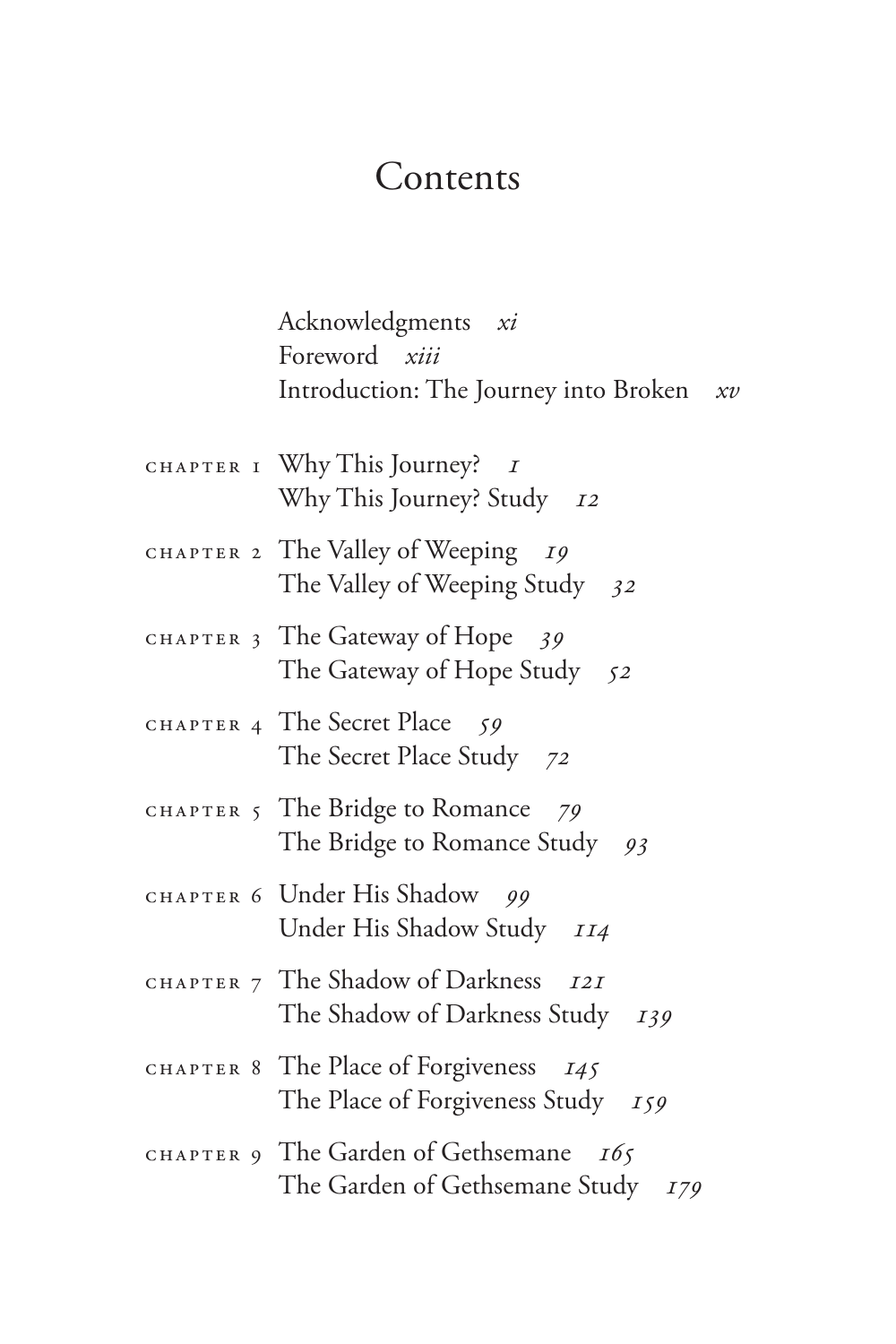CHAPTER 10 The Shelter of the Most High  $185$ The Shelter of the Most High Study *199*

> How to Use the Study *205* The Bridge to Life *209* Notes *213*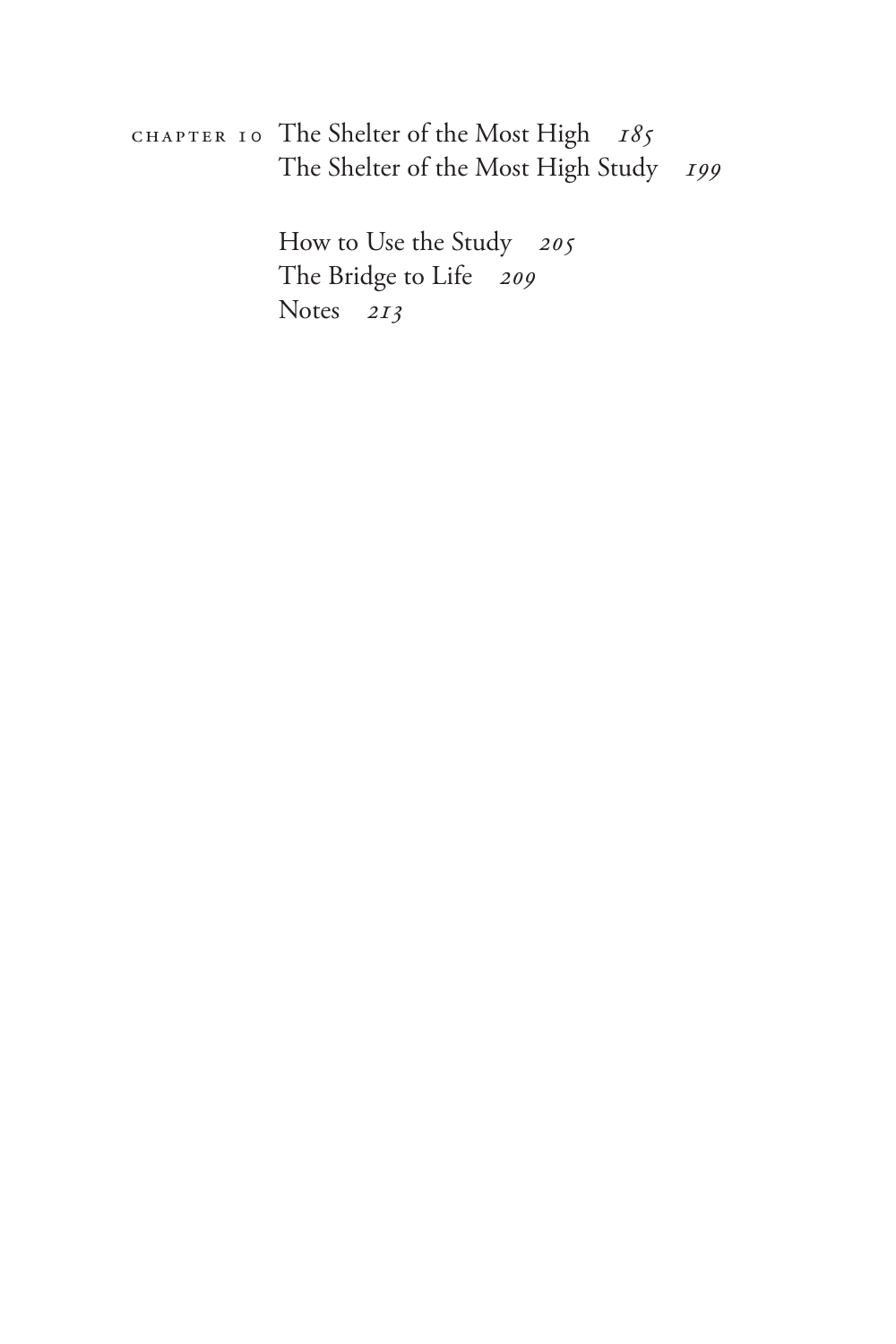# <span id="page-9-0"></span>Acknowledgments

#### Special thanks to

My incredible husband, Gary. Thank you for loving me as I walked the broken road to healing. I celebrate each day we have together as a treasure.

My cherished family. You are a priceless gift from God, and there are no words to express my love for you.

The amazing women who field-tested this study, including DeAnn Martin who has been faithfully by my side in each class. You have been my heroes, constantly encouraging me each step of the way.

The brave men and women who shared your stories. Your pain is being used by the Holy One to bring hope and healing to others.

The precious women of Temple Bible Church, past and present. You have been my spiritual family, and I thank God for you.

The two special women who walked the grueling healing journey with me, Linda Dillow and Kris Hungerford. Thank you for being God's loving arms to hold me when my life fell apart. My heart is forever bound to yours, tied with a divine knot.

My cheerleaders, Cynthia Heald, Linda Strom, Lorraine Pintus, Nanci McAlister, Nancy Winburne, and Sandi Funkhouser. You have faithfully reminded me that God can use my pain for His glory.

The talented people at NavPress, especially Don Pape, Caitlyn Carlson, and Karen Lee-Thorp. God has used you to bring my dream to reality, and it has been a great joy to work with you.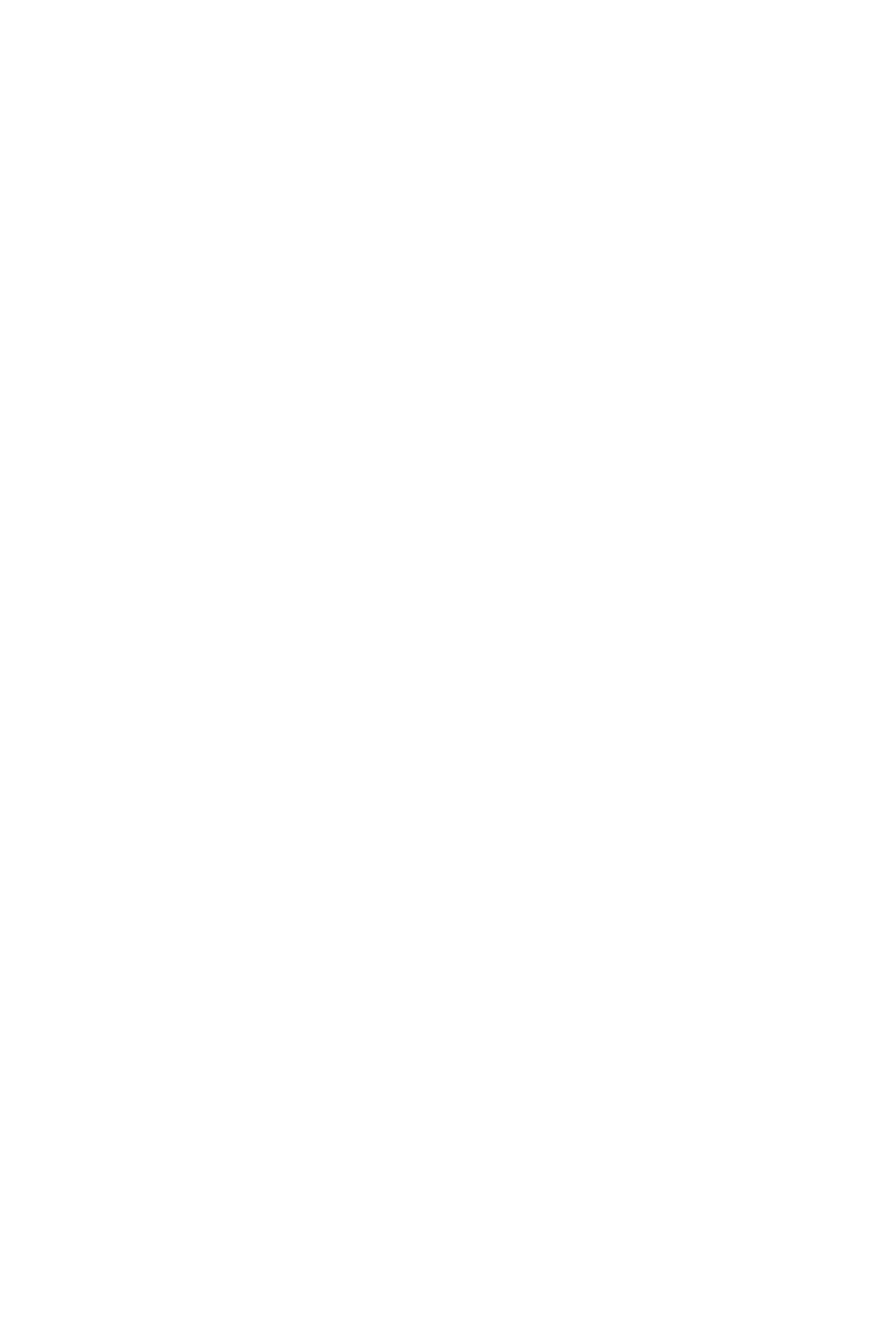# <span id="page-11-0"></span>Foreword

WHEN WAS THE LAST TIME you read a book that was authentic, shocking, and hope-filled? You are holding such a book in your hands.

*Authentic.* Bev DeSalvo is one of the bravest women I know. Bev had correct biblical answers for others until her own hard questions began to surface and her neatly packaged world began to fall apart.

She says things a Christian leader doesn't say and admits to weaknesses senior pastors' wives never admit to. Bev's authenticity is refreshing!

*Shocking.* I grew up in a dysfunctional home, but life with my abusive alcoholic father was mild compared to Bev's distorted, dysfunctional home. Sexual and emotional abuse burned lies like these in Bev's heart:

- I am unwanted and will never belong to anyone.
- I can't trust God or anyone else because no one protected me.
- If people really know me, they will hate me.

*Hope-Filled.* My heart fills with hope as I read *Return to Joy* because God gave me the great privilege to walk with Bev through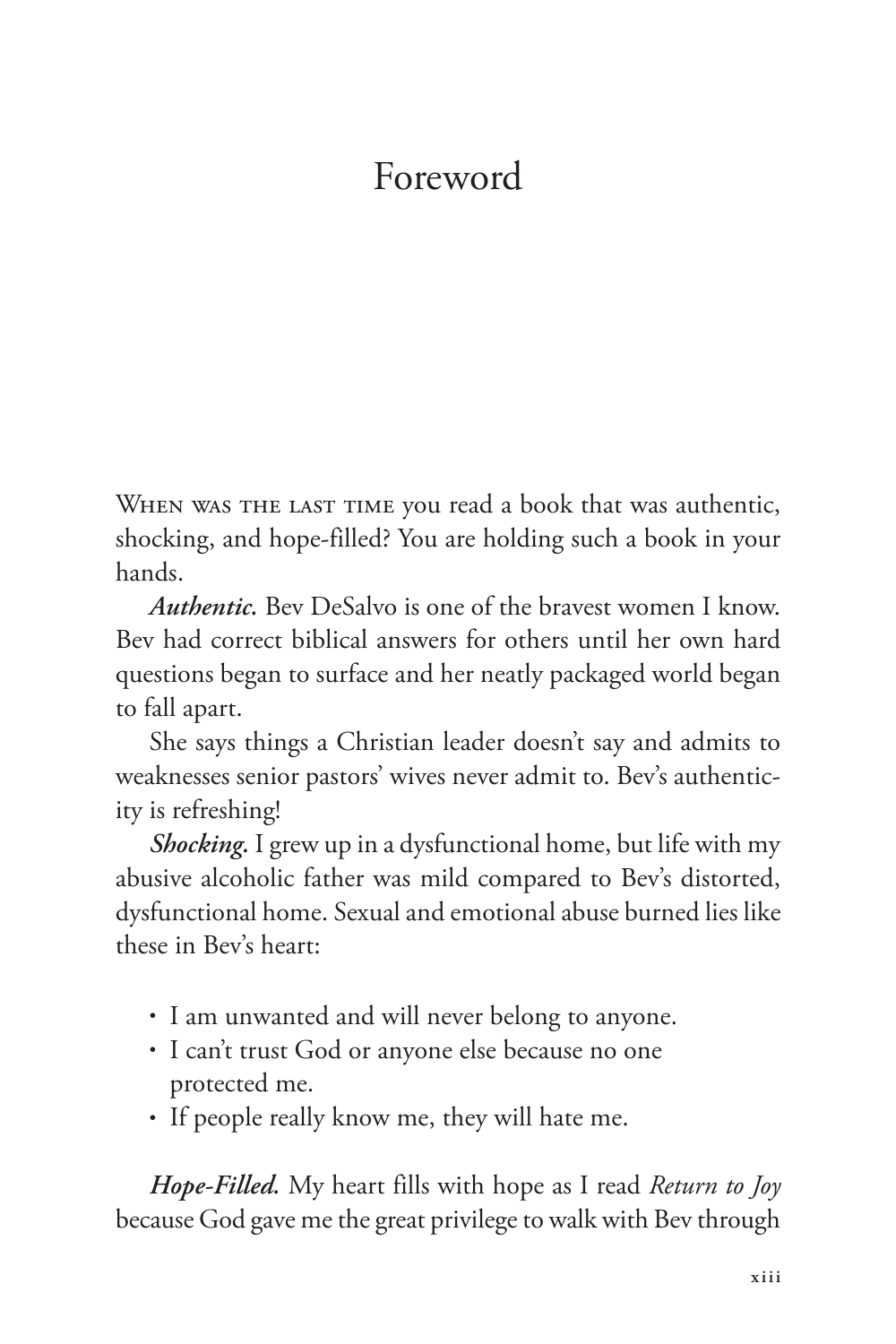her healing. I watched her grow as a worshiper and embrace God as her Abba. She had always loved Him, but I saw her fall in love with Him. As she forgave the most difficult things to forgive, as she learned to fight against the enemy in practical ways, I marveled. The lies the enemy branded on Bev's soul have been replaced with God's truth. It is beautiful to behold!

I remember when Bev said to me, *"Linda, Satan desires to use my pain as a barrier to keep me from trusting God and others. But when I bow my pain to the Holy One in worship, He will use it as a magnet to draw me to His heart."*

This book will fill you with hope because you will see step by step how Bev faced her fears and moved from a "polite" relationship with God into captivating intimacy with Him. And you will learn how this precious woman who couldn't trust in relationships moved from "light" friendships into deep, intimate friendships.

Whether you come from a wonderful Christian home or a not-so-wonderful home, this book will challenge and encourage you! I already have a list of ten friends who are receiving *Return to Joy* as a birthday gift!

> *Linda Dillow Author,* Calm My Anxious Heart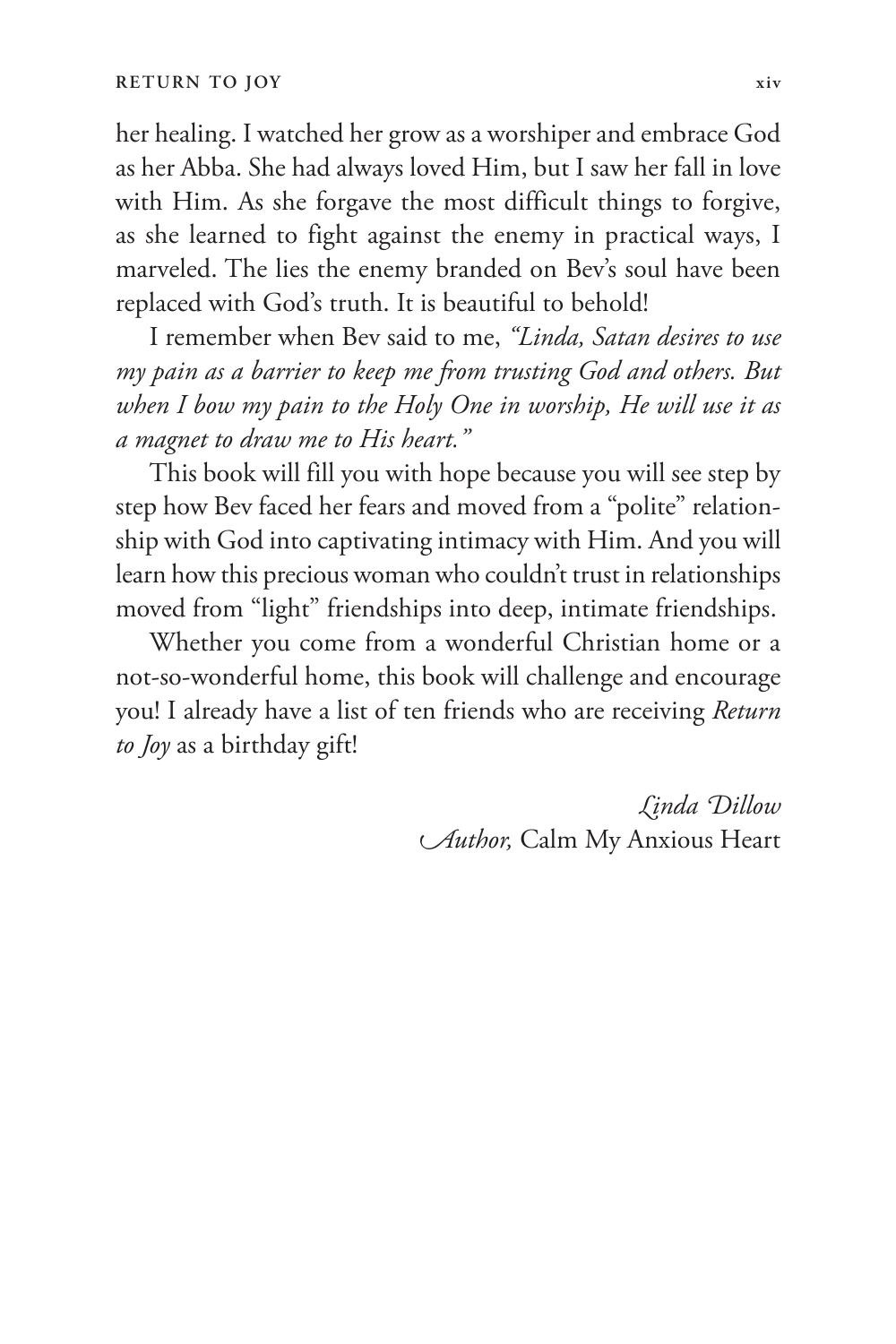#### *Introduction*

### <span id="page-13-0"></span>The Journey into Broken

Not to us,  $O$  Lord, not to us, but to your name goes all the glory for your unfailing love and faithfulness. P S A L M I I 5: I

Once upon a time, my life appeared to be almost perfect. I had been married to the love of my life for twenty-four years, had a married daughter and a son in college who both loved the Lord and enjoyed being with the rest of the family, spent time with great friends who loved to spend time with me, took exciting ministry trips to places all over the world—what more could anyone want? I was happy, or so I thought. I rarely cried or felt depressed—and yet something was wrong. No matter how wonderful everything appeared to be on the outside, a part of me felt lonely and afraid.

As director of women's ministry at the church where my husband is the senior pastor, I had the privilege of leading over sixty leaders in a thriving ministry. Hundreds of women were involved in vibrant and enriching activities. I had daily quiet times, counseled women, and taught Bible studies. I had all the correct biblical answers . . . until my own hard questions began to surface and my neatly packaged world began to fall apart.

I've always been fearful of deep intimacy, for reasons I'll go into later—and yet I've also had an unquenchable yearning in my soul for something more in life. But I made every kind of excuse to avoid dealing with my wounds. *Counseling is too expensive.*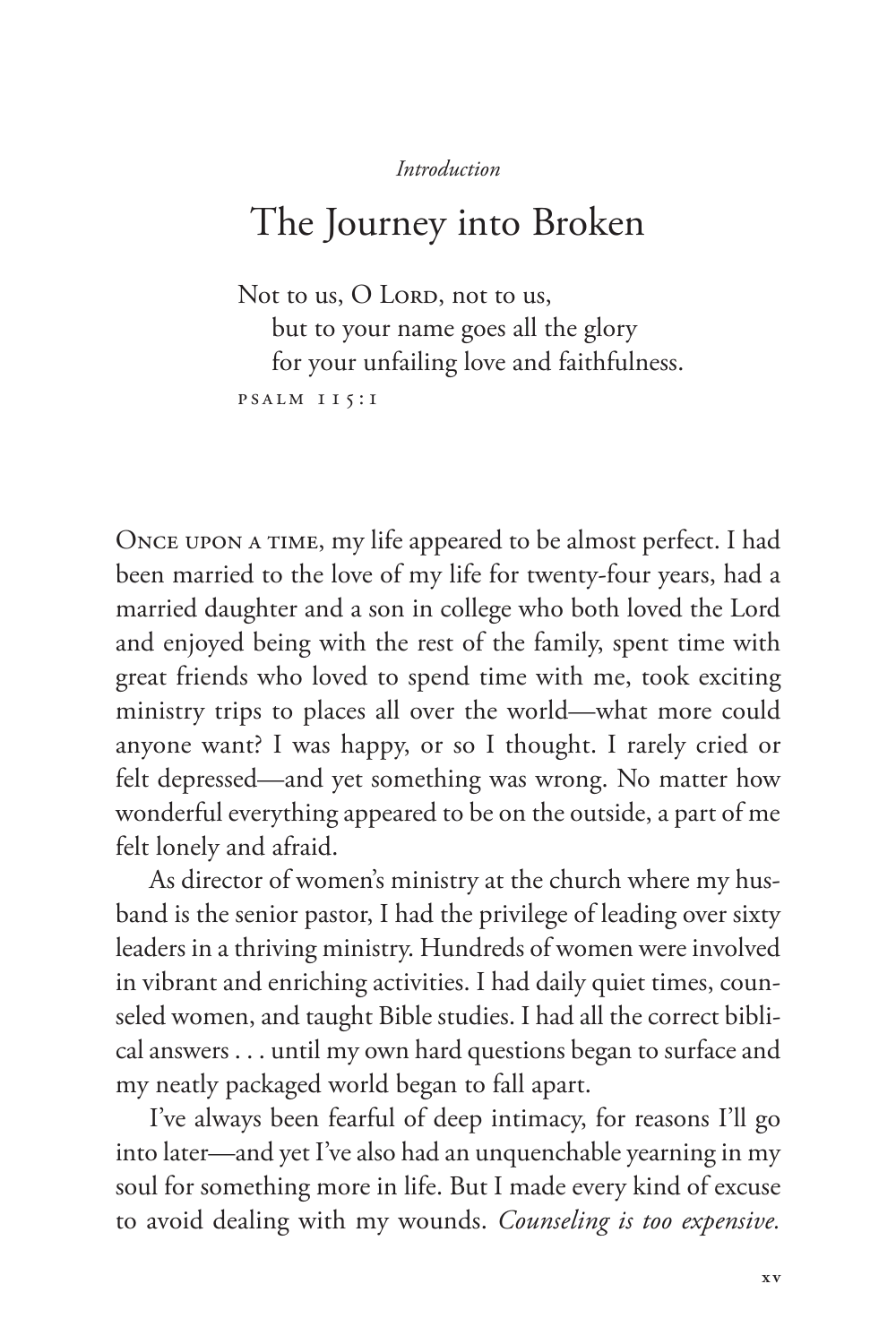*Working on this will be painful and take too long. People may think I'm weak.* I was appalled at the thought of becoming vulnerable and needy.

And then the Holy Spirit began wooing me down a broken road. Crushed with grief, I walked a path toward healing filled with the potholes of my past and obstacles of hopeless despair.

Even though I am a Southern woman through and through, God took me to Colorado for counseling. For three days in a row, three excruciating hours each day, I met with Kris, a biblical counselor, and my new friend Linda Dillow. It was horrifying to open up my box of pain alone, much less in front of them. The first memory, the one I had guarded for over forty-five years, slowly unfurled. Curled up in the fetal position in the arms of women I hardly knew, I wondered, *When will this be over?*

By the end of the last session I had decided I would never put myself in a grueling situation like that again. As the three of us walked down the hall to schedule my next counseling session via telephone, I concocted a lie so that I could politely bow out. "Before I make any more plans for counseling, I need to talk to my husband," I told them confidently. But I didn't want to ever set foot in that dreadful place again.

Within a few weeks, however, more memories began to surface. My seemingly perfect world began to crumble. I became engulfed in heavy sorrow . . . so much so that I felt like I was going to die. The only place I knew to turn was back to Linda and Kris. Their support over the following years, along with the encouragement of a few other close friends and family members, was a crucial part of my healing journey. Without them, I can't imagine what I would have done. So, like Abraham, I stepped out in faith onto a broken road and went without knowing where I was going (Hebrews 11:8).

We all have broken places, and we all have a compelling desire within our hearts for healing and wholeness, but it takes incred-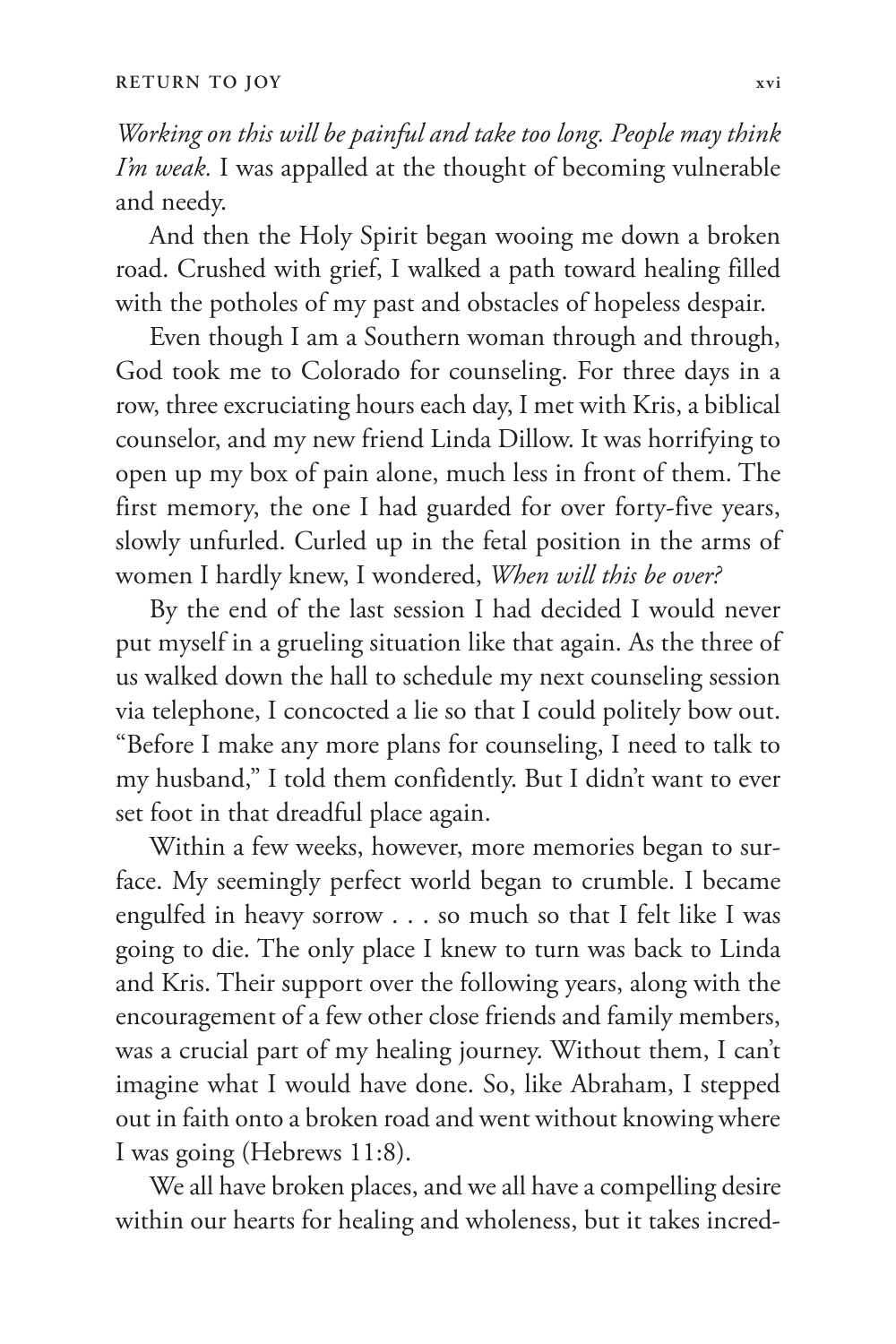ible courage to begin walking the broken road to intimacy. This is where all walls come down and you can enjoy an intimate relationship with God and others. Taking those initial steps can be so frightening and painful that we usually quit before we have a chance to find restoration. The lies in our head tell us, *This road is too hard and too long. I'll never make it to the end.* However, there is One beckoning us: Draw near. Trust Me, and you will find that the journey will be worth it. You will find rest and comfort in My embrace.

#### **MAKING THE JOURNEY**

This journey may sometimes feel winding and hard. If you choose to come along, you may find yourself asking the question, *Where am I going?* Together with our Savior we will walk through the Valley of Weeping and into the Gateway of Hope. We will come to truly know and understand the Father in the Secret Place, Jesus along the Bridge to Romance, and the Holy Spirit as we find comfort Under His Shadow. We will learn to fight against the lies from the evil one as we descend into the Shadow of Darkness, and we will find healing in the Place of Forgiveness. In the Garden of Gethsemane, we will come out of our hiding places and find hope in community—and ultimately, we will find ourselves in the Shelter of the Most High, where we will learn to rest.

In this book, we will face hard questions together. Each chapter includes a weeklong Bible study to help you engage more deeply in your journey toward healing and find hope and insight through daily time with the Lord in His Word. This study can also be used in a small-group context, and I have provided a facilitator's guide at the back of the book to lend insight and perspective about how to lead this material in community. Great healing can happen when we come together and realize we are not alone on this broken journey.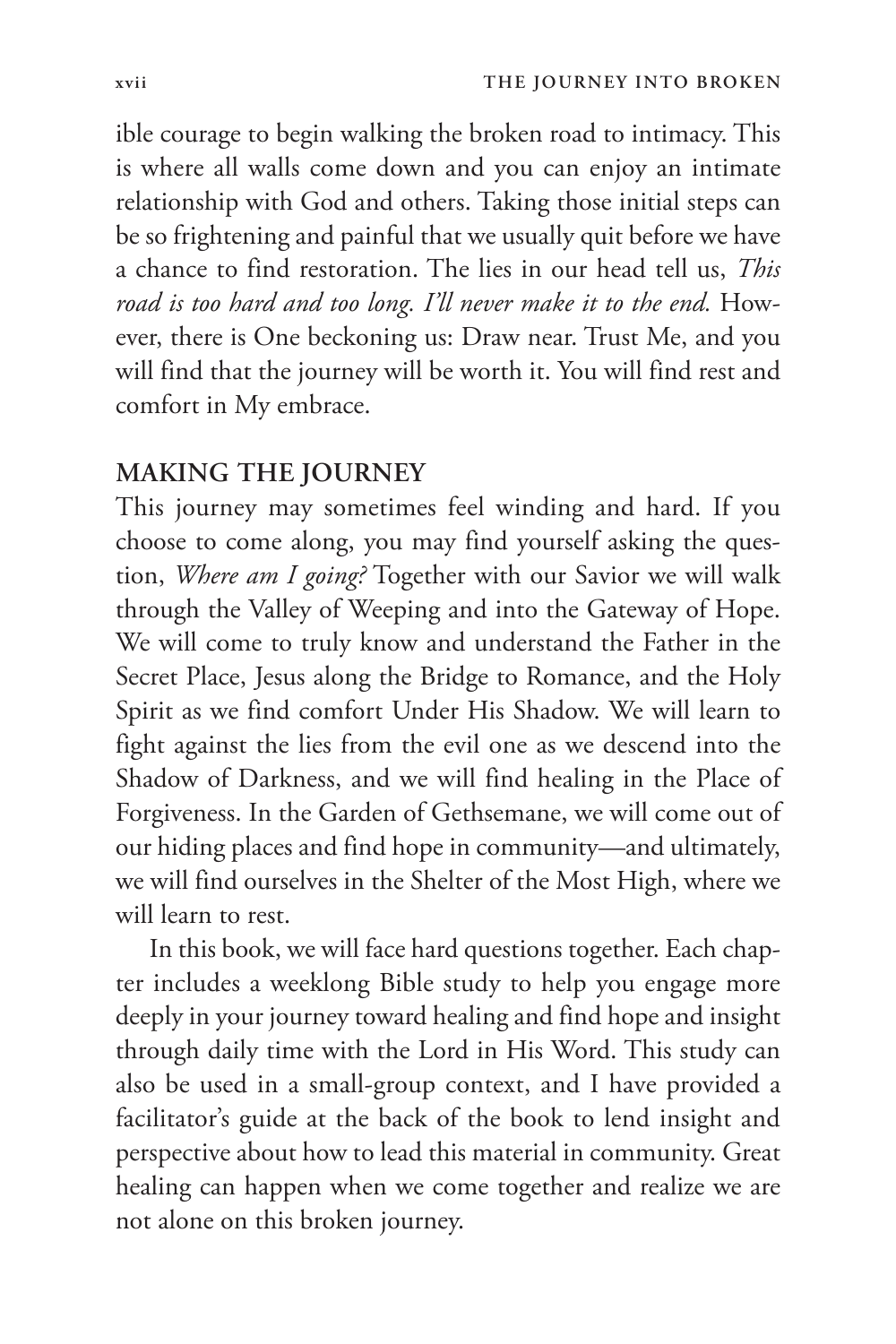Even though the road is uncertain, the Father promises that He will ultimately lead us into His loving embrace, where emotional and spiritual healing take place. He has healed my broken heart, and it is my prayer that you, too, will find healing in your Savior's arms as you begin walking the broken road to intimacy.

The Lord directs the steps of the godly. He delights in every detail of their lives. Though they stumble, they will never fall, for the LORD holds them by the hand. P salm 37:23 - 2 4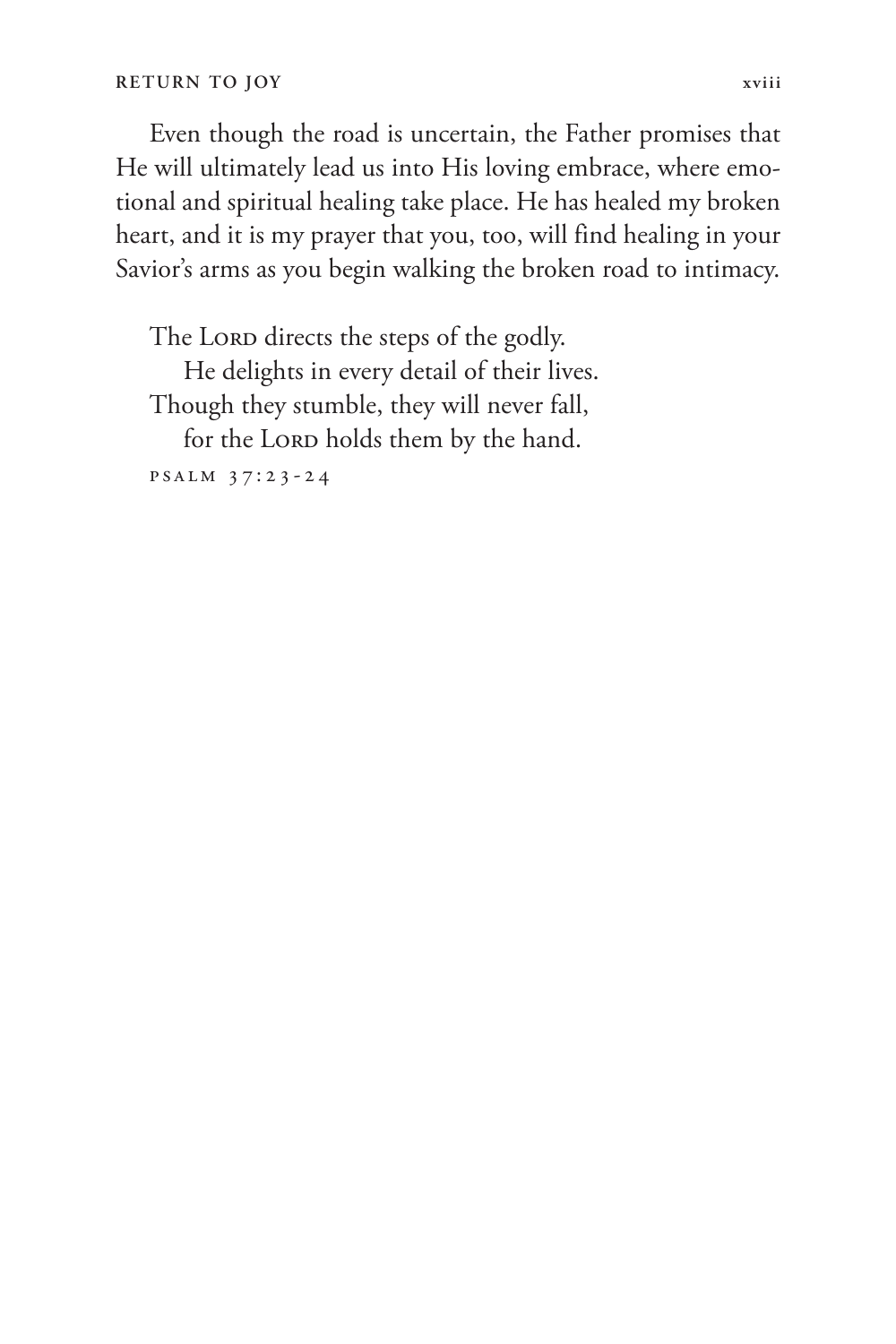#### CHAPTER I

# <span id="page-17-0"></span>WHY THIS JOURNEY?



One of my earliest memories was when my mother hurled a peanut butter jar across the room at Dad in anger. I remember his face turning red and his eyes narrowing into an all-too-familiar look of rage as he screamed at her, "I'm going to kill you!"

I was the fourth of five children with an abusive father and an emotionally distant and manipulative mother. My parents had screaming fights that frequently became violent. Naturally I was petrified each time one of these violent outbursts occurred. Because of my gentle temperament, I tried to be the "peacemaker" in our family. Even though I was a small child, I became an expert at reading body language, and I did everything within my power to encourage harmony. Putting on a mask and making people laugh became a way of life for me. I took on a huge burden that was impossible to carry and should never have been my responsibility in the first place.

My father may have been short in stature, but he made up for his size with his physical strength and commanding influence. I was terrified of his temper, but my mother was not. Her strongwilled determination never allowed anyone to get the best of her.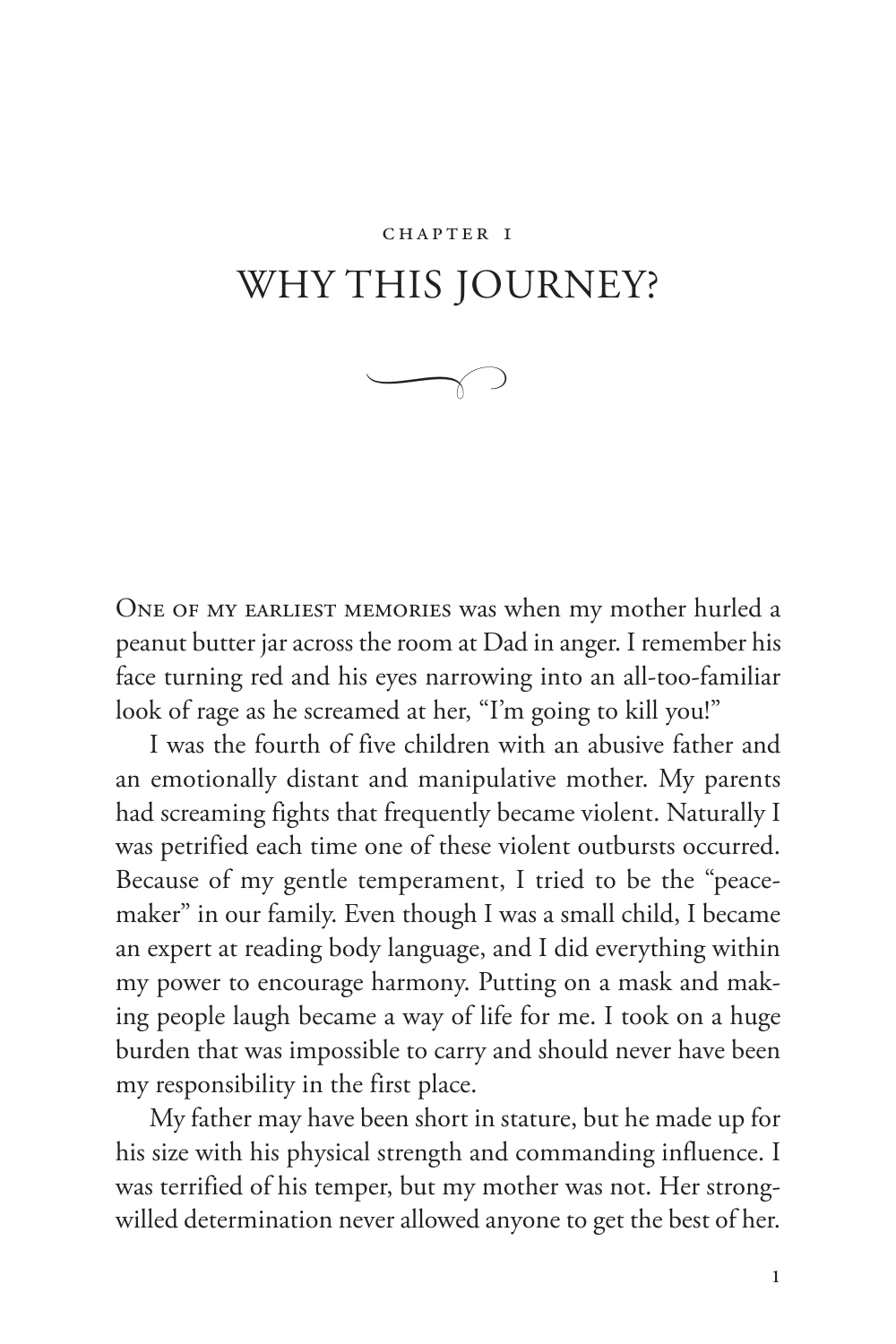She and Dad seemed to be having a contest to see who could scream the loudest and insult the other with the harshest words.

Dad had a mental condition called borderline personality disorder, which is characterized by long-term patterns of turbulent emotions that result in chaotic relationships. He struggled constantly with inappropriate anger and extreme jealousy that escalated into physical fights on many occasions. He vacillated between idealizing my mother or me and my siblings one moment and then abruptly shifting to fury and uncontrolled violence over a minor misunderstanding the next. I lived in a constant state of terror, knowing that Dad could go ballistic in a flash, screaming curses and physically abusing anyone who got in his path.

Running to my hiding place one evening, I could hear my dad screaming, "Who saw Satan destroy my slippers?" (Satan was our German shepherd.) Gripped with fear, I crouched in the corner of my closet, waiting for the explosion and trying my best not to breathe for fear that Dad would hear me.

On another day I heard the thunderous blast of a gun. Dad had become outraged when my sister, who was eleven years older than I, came in after her curfew. In a moment of insanity, he picked up a gun and fired a shot above her head. Somewhere inside me, a tiny voice whispered, *Is this normal?*

In the midst of all the craziness, I have a few good memories of my dad. I was two years old when my baby brother was born, and my father helped more with caring for me. Rocking in Dad's lap while watching television became a nightly ritual. But I was taught very little about real love—love that is safe and supportive. Instead, as I became my dad's favorite, a trauma bond formed. This type of bonding occurs when one person exerts control over another, causing the other person to feel intimidated, confused, harmed, or diminished in some way. At times I felt like I was on a roller coaster, doing almost anything to stay in my father's good graces. I experienced glorious highs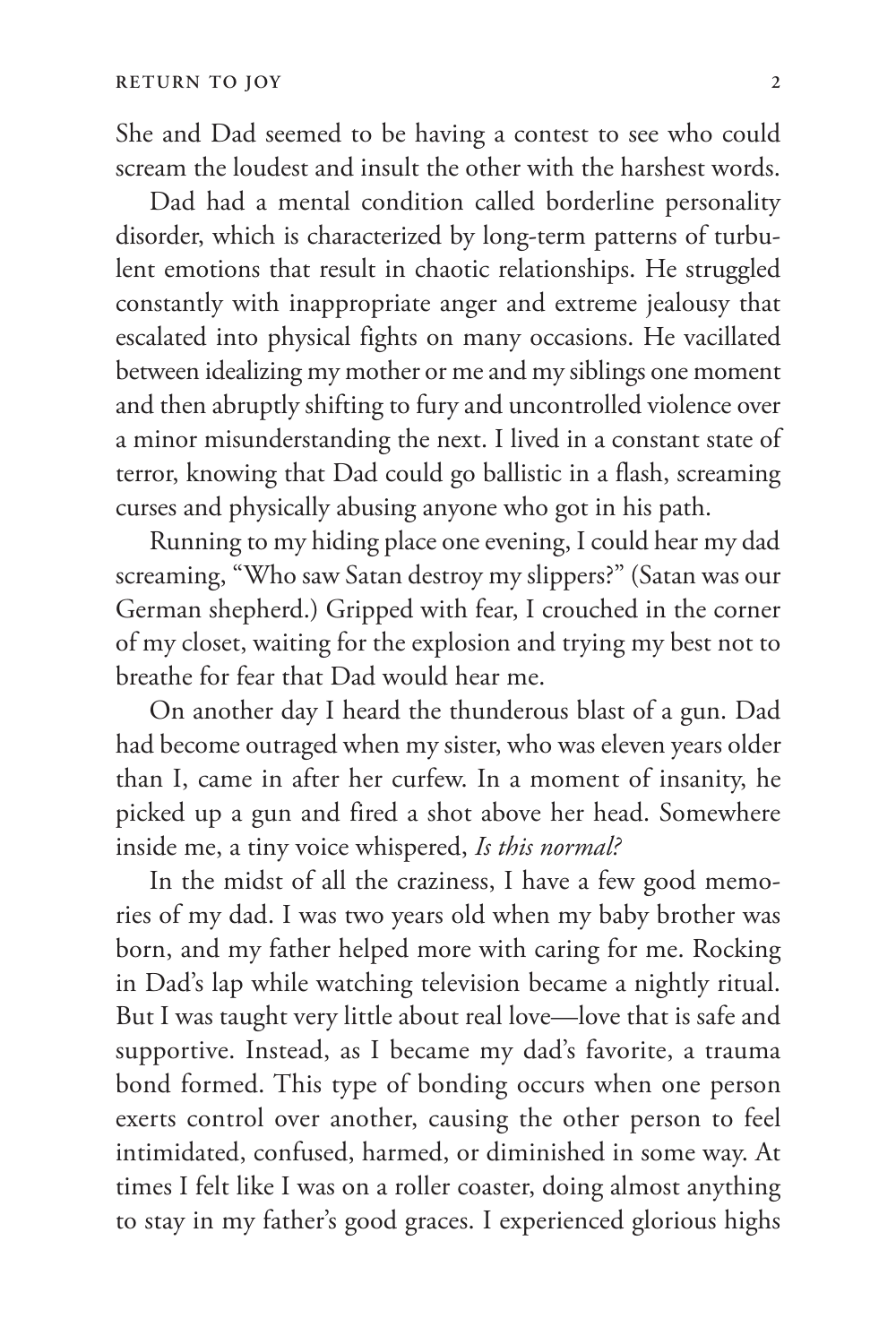when the agony of his wrath was temporarily relieved. During these precious moments, I thought, *Is it possible that he really loves me? Maybe I can keep him happy if I try really hard.* But of course those feelings of euphoric relief never lasted. Without fail, Dad would blow up over some trivial incident and I would come crashing down emotionally. This insecure attachment made it hard for me to be able to hold on to love or have healthy boundaries. I desired comfort from others but avoided intimacy because I was deeply afraid of being hurt.

As bizarre as it sounds, my mother considered Dad's outrageous behavior normal when it was directed toward someone other than herself. In fact, his temper was her most powerful weapon against my siblings and me. When she was upset about something, she would convey it to my father in a way that could make him morph into a madman. He would come ranting into my room, ready for a fight, and my heart would pound as I waited for the back of his hand to smack my face.

When we disagreed with my mother in any way, she would shut down emotionally, but her silence spoke louder than words. Then, like a surprise thunderstorm that comes rolling in, some small incident would set her off. Without warning, she would barge into my room in a screaming rage and then slam the door as she left. As soon as I breathed a sigh of relief, she came storming in again. In the midst of her outrage, I stared blankly at her face without speaking a word.

Without a doubt, my mother wound was my deepest heartache. My greatest desire was to have a mother who treasured me. While Mom did a good job providing meals, clean clothes, and the basic essentials, she demanded my undivided devotion and was jealous of my relationships with everyone else, including my dad. She constantly tried to pit all of us against each other.

Mom's erratic behavior caused me to become extremely anxious about pleasing her. The only way I could fall asleep at night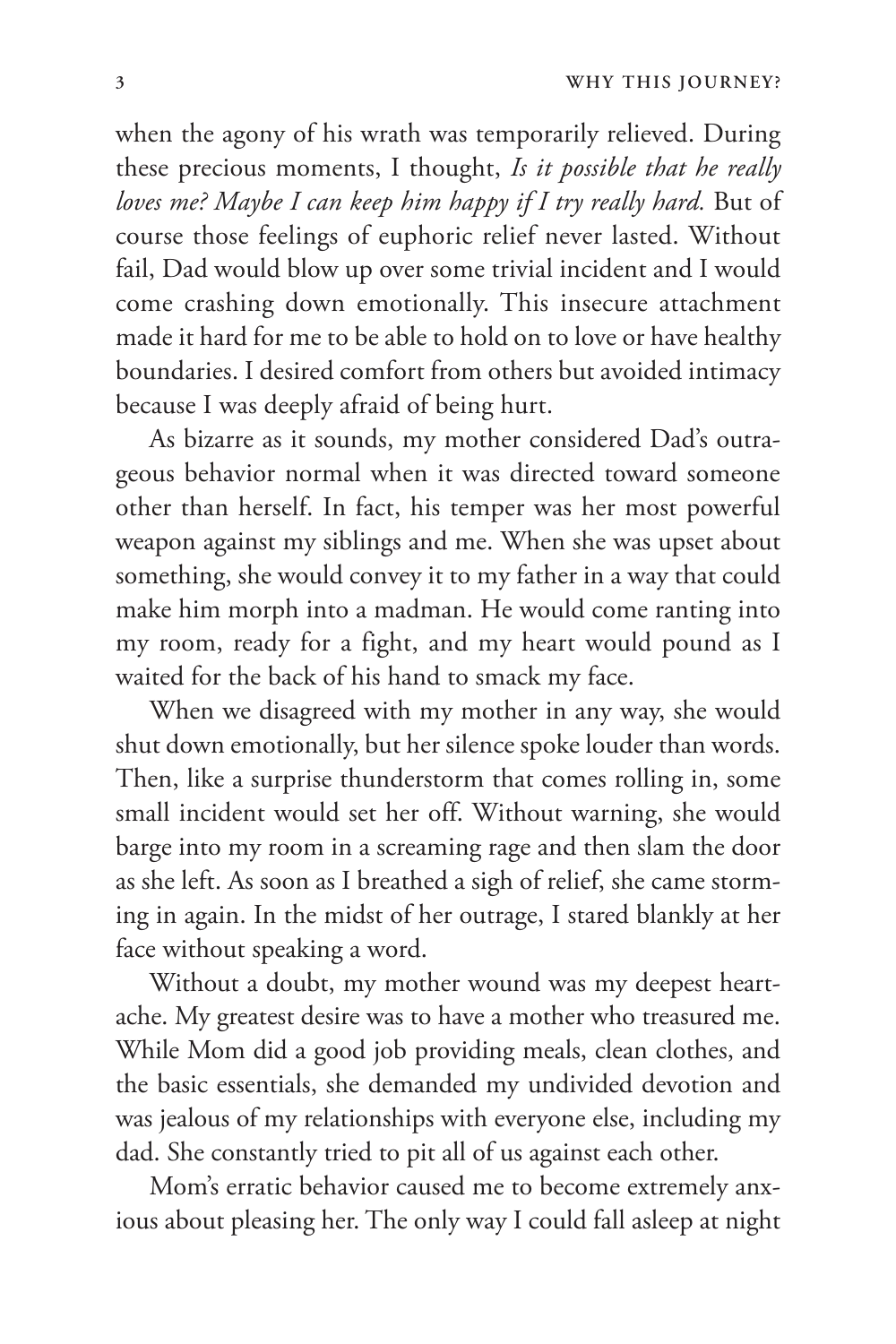was by fantasizing about Mommy, the mother of my dreams, coming to my rescue. In my mind, Mommy held me in her loving arms and kissed my tears away. When I was naughty she gently disciplined me, but never without holding me and assuring me of her love. I wasn't invisible to her. Mommy was the most wonderful mother in the world. But while daydreaming provided some comfort, it never lasted.

I should have known that something even more tragic had happened to me because there were too many perplexing things that didn't make sense. Unfortunately, when that's all you've known, it's hard to know what is normal. But a few years ago I began to remember some unspeakable sexual things that were done to me when I was very young by someone who should have protected me. My mind had fractured into pieces that carefully guarded the horrific secrets so that I could survive. I grew into a woman with a mature body . . . but there was a huge wounded part of me that never grew up.

The trauma of my childhood caused me to experience what I call I-want-to-die kind of pain. Unfortunately, some of you know exactly what I'm talking about. The first time I remember wanting to die was when I was about ten years old. I can't remember what happened to cause my devastation, but I was without hope. Sitting in the tree house that I inherited from my older brother, I prayed, *Please help me, God. Nobody wants me! Everyone would be better off if I was dead*. I had seen some poison in the garage and wondered how much it would take to kill me and how much it would hurt. Would I go to hell if I drank it? That was the first of countless suicidal thoughts I struggled with over the following years.

I attended church only on very rare occasions as a child, so spiritual things were confusing to me. When I was about seven years old I prayed: *God, I'm really afraid to die because I do lots of bad things. It's okay if You don't want me. I understand.*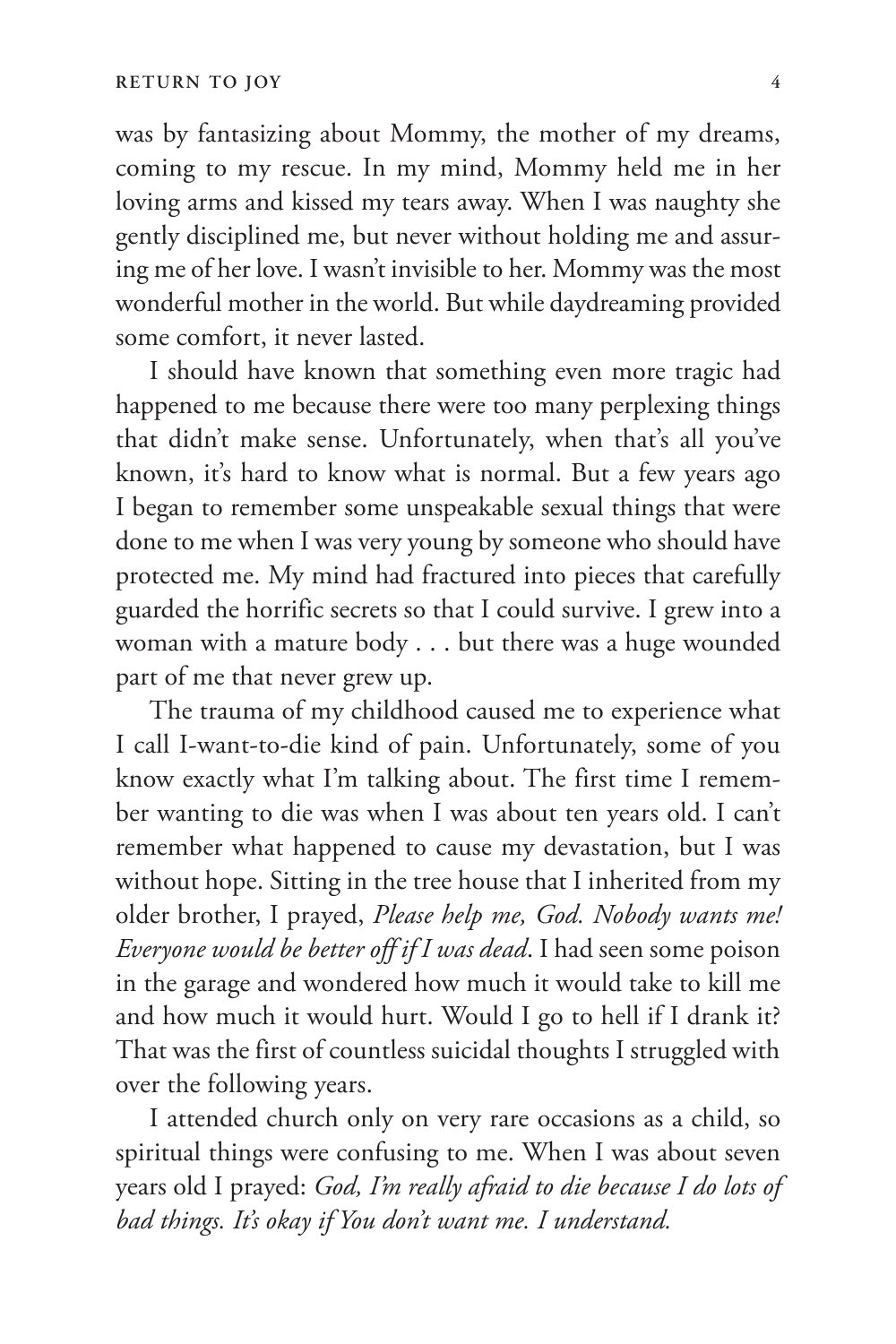When I was nineteen years old, however, I was invited to attend a college outreach where I heard about someone who loved me so much that He was willing to die for me. This was what I had been longing for all of my life—someone who would love me unconditionally. I believed that I was a bad girl, damaged beyond repair, so this seemed like an irresistible offer—but terribly risky at the same time. I desperately wanted to trust Him, but I was terrified that I'd be hurt again. Despite my apprehension, I very cautiously entered into a relationship with Jesus Christ, and miraculously, He accepted me with all of my doubts and concerns. Unfortunately, I brought along with me the baggage of my broken childhood.

Thrilled and yet puzzled to be a new Christian, I felt like I was a black sheep—in God's fold but different from all the rest. I had no idea how I was supposed to act. Desperate to understand, I began pouring myself into studying God's Word. I read everything I could get my hands on and gained a lot of head knowledge, but there was always something missing. No matter how much success I achieved, or how many people told me they loved me, I still felt lonely and unlovable in the depths of my heart. I believed with my head that Jesus' blood covered my sin, but in my heart I felt dirty because of the awful things that had been done to me and the awful things I'd done as a result.

#### **JOY STOLEN**

The strongest force in the first two years of a child's life is the desire to experience joy in loving relationships. Finding comfort from a nurturing caregiver in the midst of pain brings restoration to a child's emotional balance, and the child is able to get down and play as if nothing painful ever happened. Psychologists call this returning to joy.<sup>1</sup>

I never learned how to return to joy when I was hurt as a child. For many of us, lack of nurturing continues to impact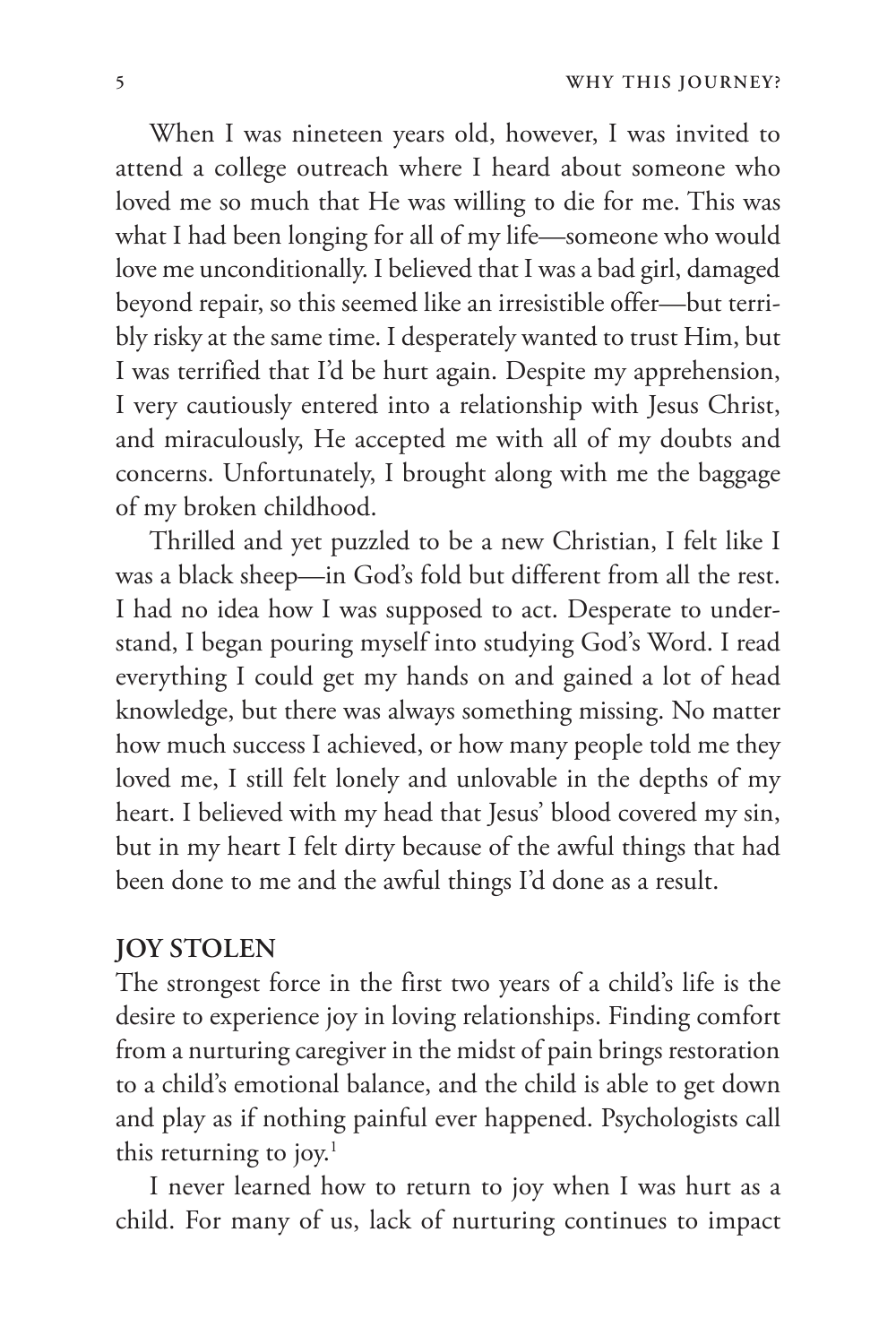our ability to hold on to joy. Why is it so hard to move past our pain? Why do we sometimes struggle to change our thinking as we mature and move further from our abusive pasts? Here is the truth: As believers, we have an enemy far more powerful than those who have hurt us.

One of the biblical names given to Satan brings greater understanding of his true nature. He is repeatedly called the evil one (Matthew 6:13; John 17:15; 1 John 2:13-14; 5:18-19). This evil one deceptively uses all of the harsh things in our lives to destroy our innocence and define what we believe about ourselves and others. He brands lies into us that act as a barrier to keep us from trusting anyone, especially our heavenly Father.

Carefully consider the following "big little lies" that I've struggled with to see if you can identify with them:

*I am a detestable piece of trash.* Actually, that is the cleaned-up version. Whenever I did something that upset my mother, she would blurt out an expletive. In time, I believed that she was upset with who I was rather than what I'd done. Hearing this over and over again made me feel like I was worthless. Has anyone ever made you feel like rubbish? Even if those exact words weren't used, being ignored or treated as if you have no value can cause similar thoughts to penetrate your mind.

*I am unwanted and will never belong to anyone.* I felt like something was terribly wrong with me because my parents didn't seem to want me. I developed an orphan mentality, identifying with real and fictional children who had no parents or parents who didn't want them. I was lonely and afraid and felt like I didn't belong to anyone. Have you ever felt like you didn't belong? You may have grown up in a loving family, but Satan can use many different methods to make us feel lonely and isolated.

*I can't trust God or anyone because no one protected me.* I couldn't understand why people who should have loved and protected me hurt me instead. More importantly, I wondered where God was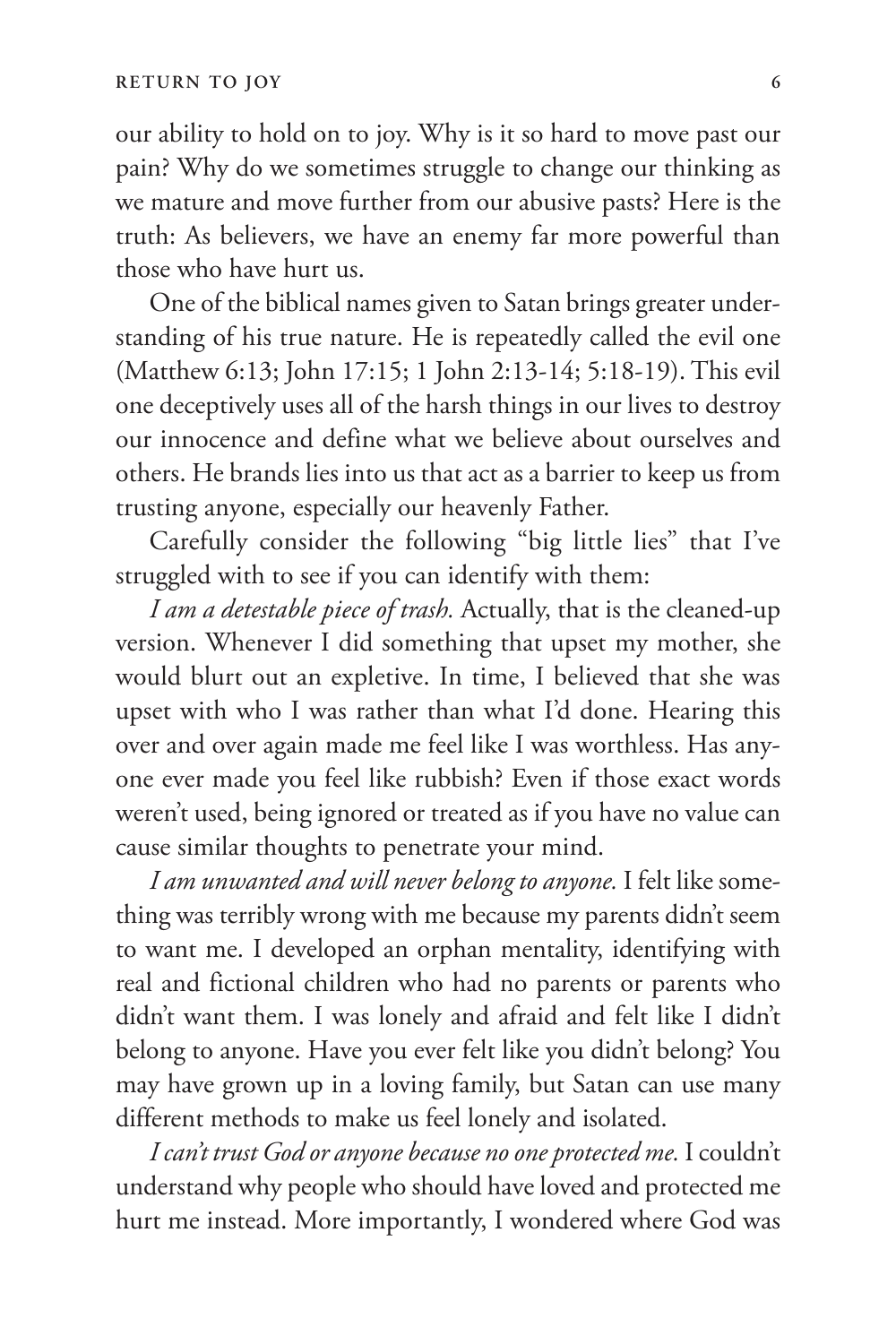when those bad things happened. Because of this I became strong and independent. I was afraid to need or want anyone because it was excruciatingly painful when they let me down. Are you afraid to trust others because of painful experiences in your past? Have you ever wondered where God is when bad things happen? Satan is the victor when we lose trust in God and the safe people He brings into our lives.

*If people really know me, they will hate me.* Since I had been prematurely awakened sexually, I had no healthy boundaries, which allowed people to take advantage of me. As a result, I lived a life of duplicity. I was a good girl who tried to please everyone, but I also had a hidden side that lied and did sexual things to myself and others. I believed that if anyone knew the real me, they would be disgusted. Have you hidden your true self in shame because of sinful actions done to you? Have you ever wondered why you acted out sexually? Satan uses sexual trauma to make us believe shameful messages about ourselves.

*I need to hurt myself.* From the time I was a small child I believed I deserved to be punished. As a result, I began peeling my fingernails into the quick until they bled. It sounds absurd, but this soothing pain was strangely comforting. At times I still struggle to keep from hurting myself. In a way, I am addicted to pain like an alcoholic who craves the numbing effect of a drink. Are you ever tempted to hurt yourself in some way, like cutting or starving yourself? Do you feel that you need to be punished for something you've done or something that was done to you? Self-inflicted pain may bring comfort for the moment, but it never lasts.

*I hate myself and want to die.* Over the years I have thought of hundreds of ways to take my life. In this state of irrational thinking, I honestly believed that everyone would be better off if I was dead. Have you experienced I-want-to-die kind of pain? Or perhaps you simply wish that Jesus would return today. This is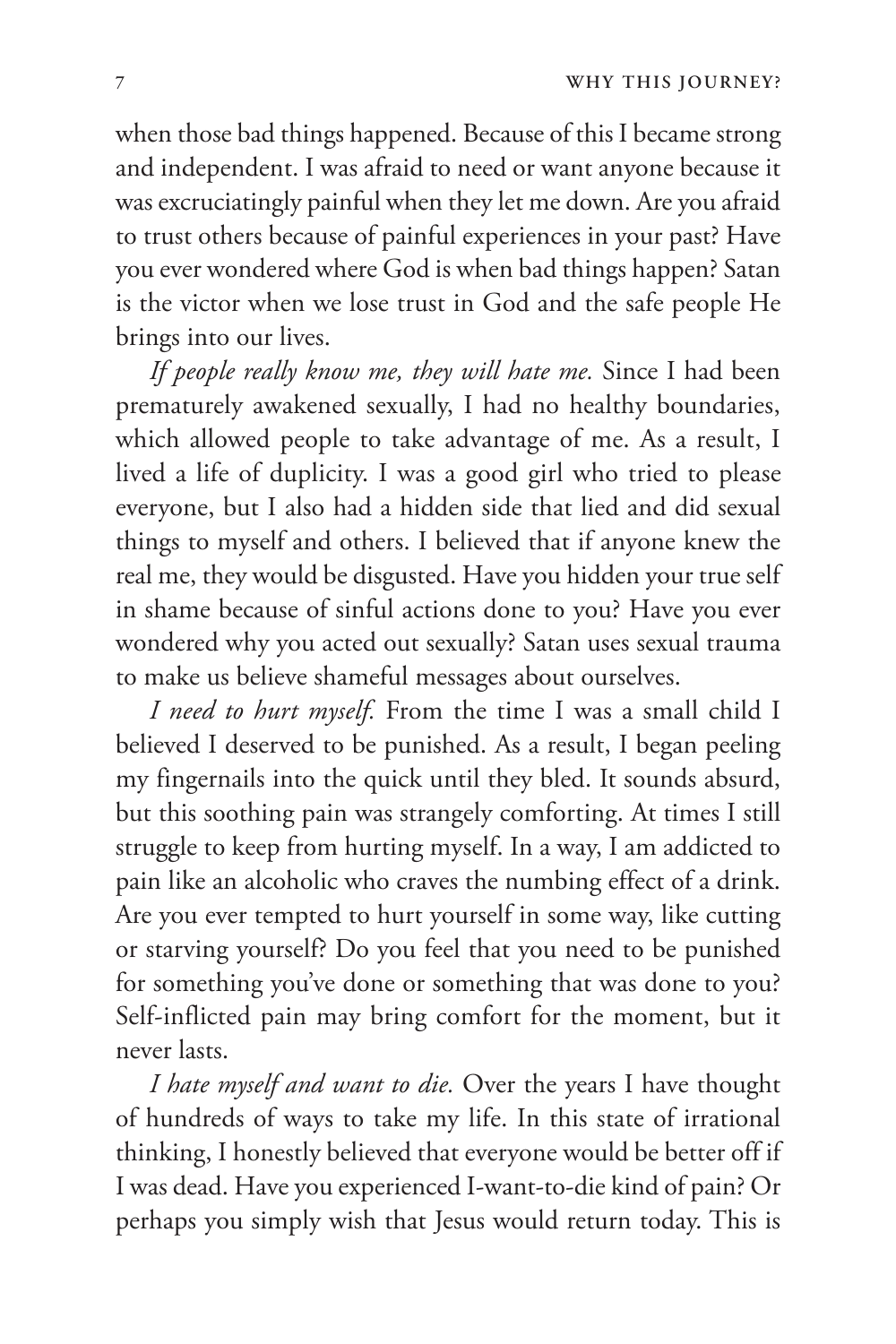one of Satan's greatest lies: that we can't experience supernatural healing until we are in heaven.

I've shared my story with women of all ages around the world, and even though their experiences have been different from mine, all of them can identify with some of these lies. In fact, one college-aged woman admitted that she grew up in a loving Christian home, yet she could identify with every one of them. This tells me that Satan is crafty but not creative. He uses different methods but always with the same purpose: to keep us from trusting God and other people.

#### **AVOIDING THE JOURNEY**

We all have experienced painful things in life that cause us to struggle with lies about God, ourselves, and others. Perhaps you think that your pain is nothing compared to mine, but pain is pain. Unfortunately, merely coping with the pain will never be enough, and avoiding God's invitation to the broken road will result in even more pain.

Even when unrecognized, emotional trauma can create lasting struggles in an individual's life. My siblings tried various methods to deal with their pain. My oldest brother tragically snuffed his pain out. Raging with uncontrolled jealousy, he murdered his wife and then committed suicide. Because he left no note, our family was saddled with gut-wrenching questions. What could have made him do something so violent?

My older sister spewed her pain out on others. Haunted by borderline personality disorder and alcohol addiction, she became a troubled woman with rage-filled insanity. We never knew when, where, or how her anger would erupt, but we knew it was inevitable. She died a few years ago from cancer and alcohol-related problems.

In my lifetime I have tried a variety of methods to deal with pain. I have tried to fight against it, stuff it down, snuff it out,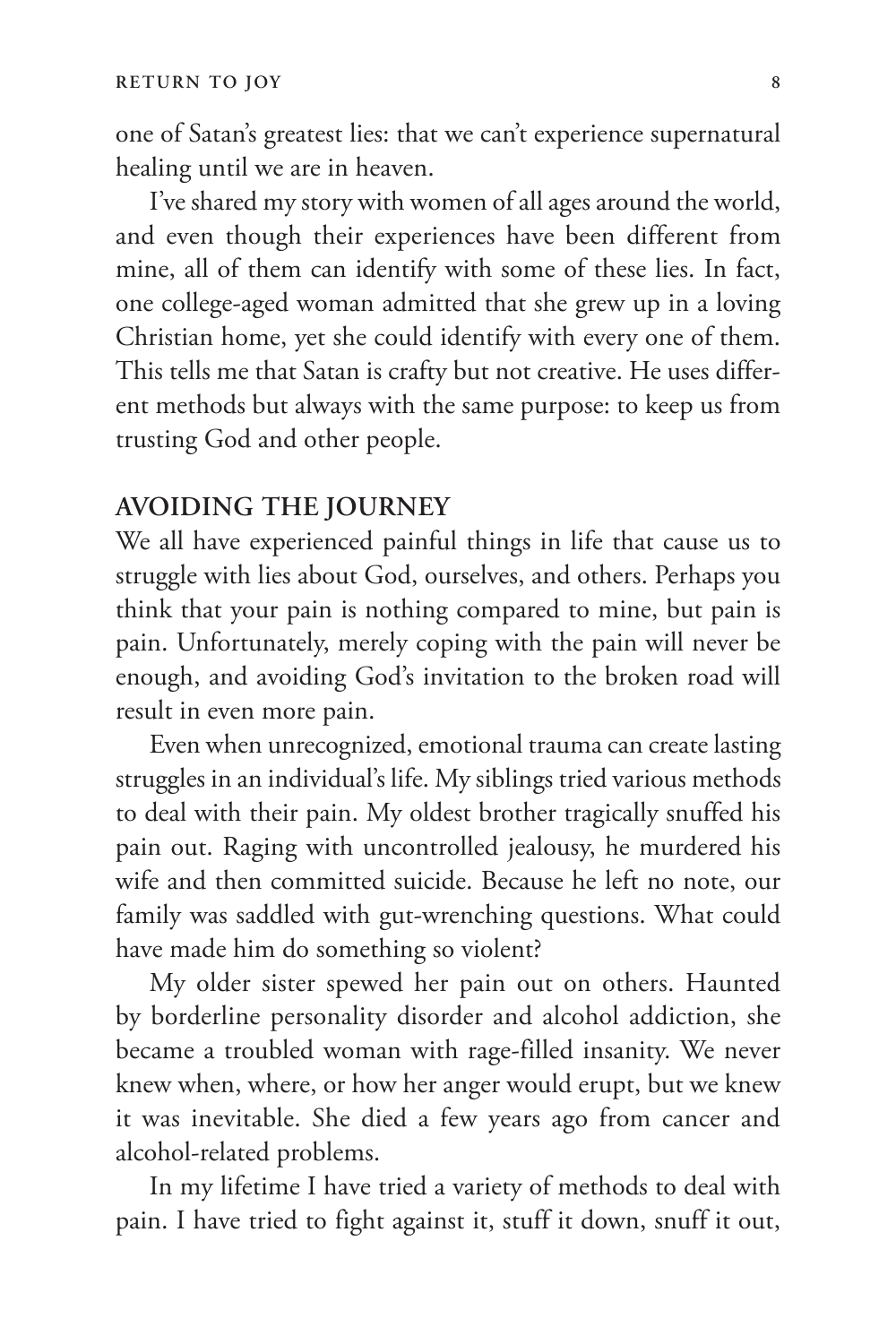use it, abuse it, kill it, sleep it away, sweep it out, shop it up, and soothe it with relationships. About the only thing I didn't do was feed it. Instead, I have a tendency to starve my pain. When I'm upset I lose my appetite and begin to lose weight. Feeling the bones in my chest and having my clothes fit loosely feels right in my skewed thinking. But because I want to take care of God's temple, which is my body, I now work hard to maintain a healthy weight. All of these coping methods are only temporary fixes and can never bring true healing.

Even professional counseling, as critical as it was, simply helped me know a little more about why I was struggling-I still didn't know how to fix it. My response? I stuffed all my pain down inside and lived my life behind a mask. After all, a good Christian isn't supposed to feel sad, mad, or bad, is she? In order to keep this facade up I had to protect my heart from being hurt by people. But a hardened heart meant that I couldn't experience true intimacy with God.

Hiding our emotions will never work— they always find a way to come out. Sometimes these responses can be delayed, for months or even years after the event. Here are a few ways trauma might manifest itself:

**Physical problems.** Research has established that living in a constant state of anxiety can impair the development of the brain and nervous system. As a result, the body can be affected in various ways, including eating problems; sleep disturbances; sexual dysfunction; stomach problems; low energy; and chronic, unexplained pain. As a child I experienced stomach problems that developed into a debilitating colon disease that required four surgeries. I've also had TMJ (jaw problems), depression, stressinduced tachycardia, and sleep problems. Have you struggled with any of these symptoms and wondered where they came from? Unexplained fatigue, headaches, or stomach problems could be the result of unresolved trauma.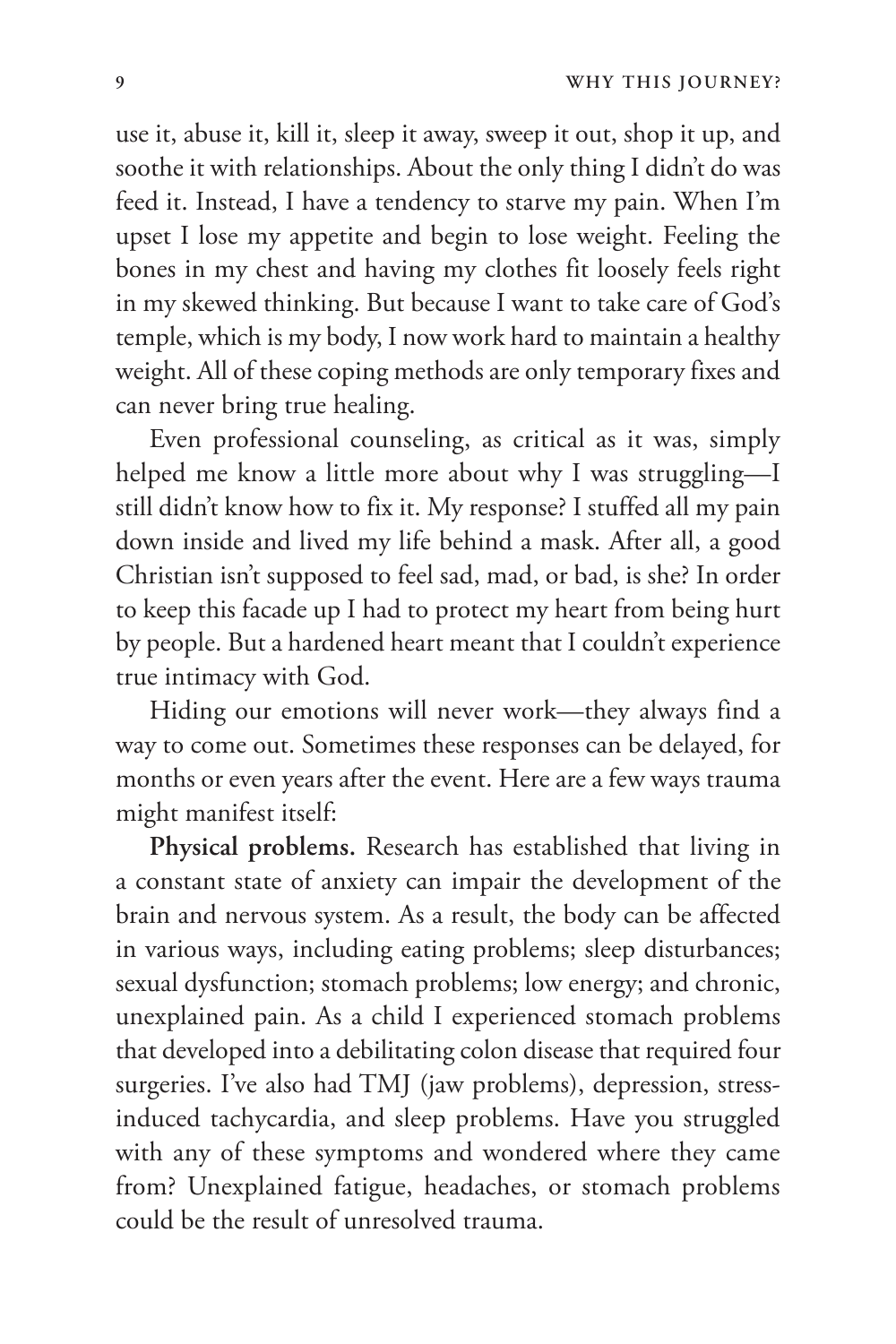**Emotional problems.** Trauma can create a loss of faith that there is any safety, predictability, or meaning in the world. This can result in depression, anxiety, panic attacks, attachment problems, compulsive and obsessive behaviors, the feeling of being out of control, anger, emotional numbness, and withdrawal from relationships. Do you struggle with any of these? Have you ever felt like you couldn't connect deeply with others or that you needed to control everything around you? Our ability to cultivate healthy relationships depends on our having first developed those kinds of relationships in our families. I've had a deep fear of intimate relationships for most of my life and have kept most of my friends at an emotional distance. I was surrounded by wonderful people but became uncomfortable if I began to "need" someone. Even though I had many friends and enjoyed frequent lunches and social engagements, I was lonely on the inside.

**Spiritual problems.** Evidence suggests that trauma can lead to loss of faith in God, anger toward God, fear of spiritual intimacy, and a lack of desire to be involved in religious activity. Have you been confused about the way you perceive spiritual things? Do you feel like your heart is hardened toward God at times? This was true in my life. Even though I longed for true intimacy with God, He seemed to be elusive and out of my reach. I had desperately studied the Word of God but was afraid to get too close to the God of the Word. I read through the Bible many times and prayed through the Scriptures that talked about drawing near to God, begging Him to help me. Sadly, I couldn't comprehend verses like James 4:8 that said, "Draw near to God and He will draw near to you" (NASB). I felt like something was wrong with me because I didn't feel close to Him.

#### **JOY IN THE JOURNEY**

I have always believed that there was a very real person behind the words on the pages of Scripture but have been afraid to trust God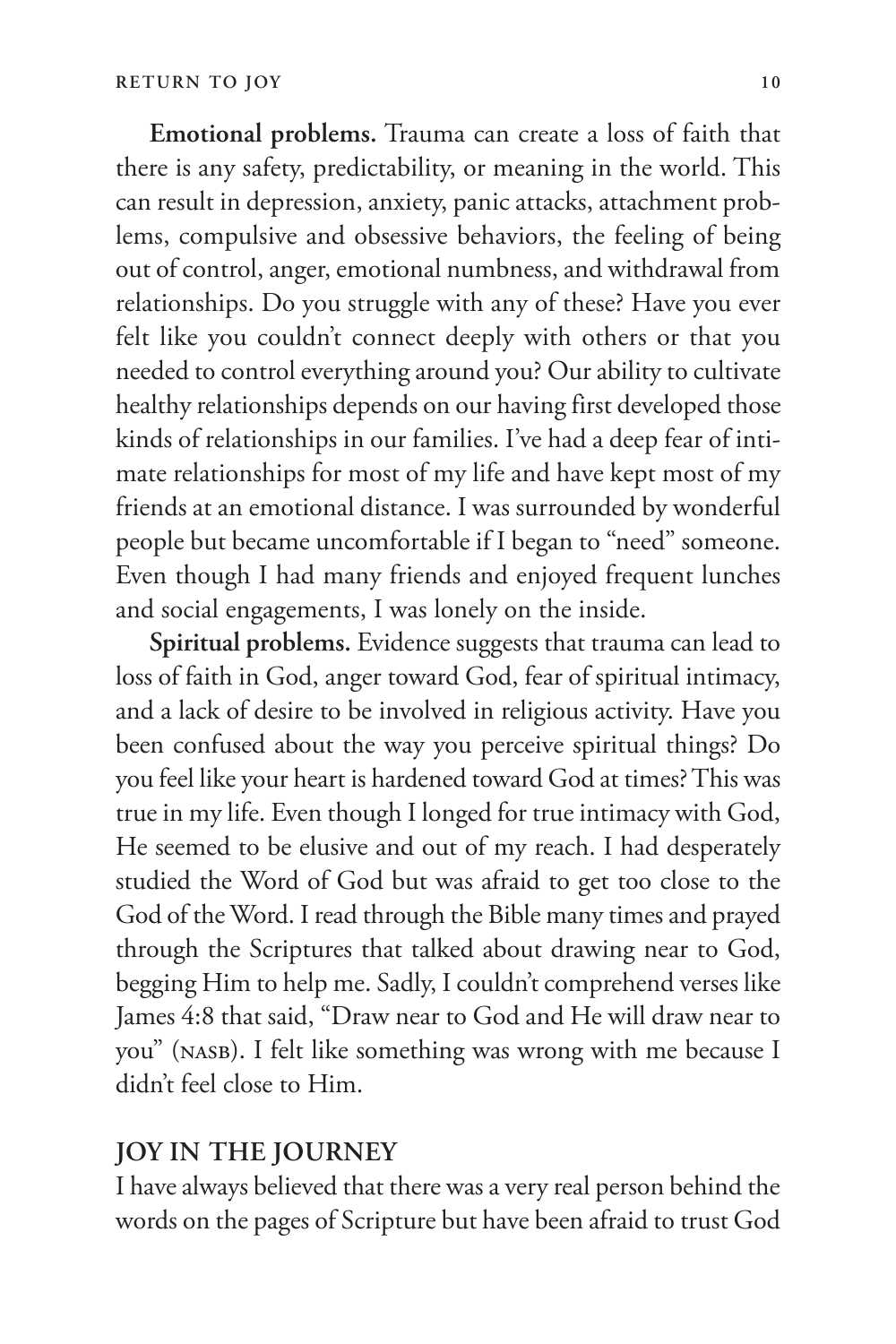completely. It wasn't until I opened my sealed box of pain and looked intently at the truth inside that things began to change. Acknowledging the truth of my past was the first step toward healing. It awakened a deep longing within me to know and be known by my heavenly Father. I was now ready to move beyond theology and experience a true encounter with Jesus.

In order to feel safe with God and step toward an intimate relationship, I had to set out on the toughest spiritual journey I've ever been on. This meant that I had to break down my protective wall and search diligently for Him like I'd never searched for anything in my life. A priceless treasure waited for me in the end. I was thrilled when I finally experienced the comfort I had been longing for in the embrace of the Holy One. I have found healing, wholeness, and deliverance in God's presence.

As I ache with those of you whose hearts have been broken, I wish I could put my arms around you and whisper, "Shh. Shh. It's okay. You are loved." There is One who can help you return to joy, and He is very near. The Holy One loves you more than you can imagine and desires for you to begin walking the broken road so that you can find comfort in His loving embrace.

You will make known to me the path of life; In Your presence is fullness of joy; In Your right hand there are pleasures forever. P salm 16:11, nasb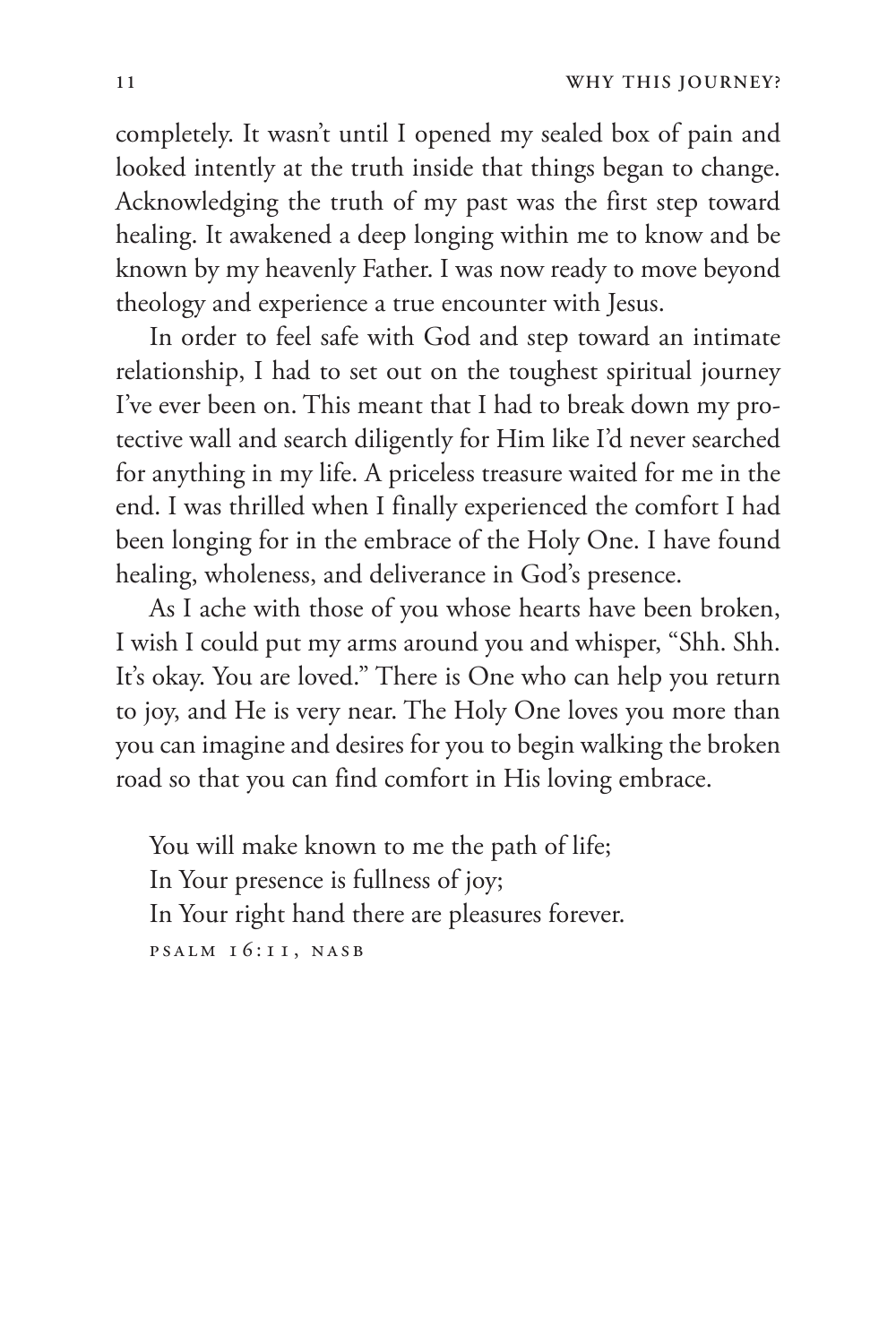## <span id="page-28-0"></span>WHY THIS JOURNEY? **STUDY**

#### DAY 1: THE JOURNEY

- 1. Read Psalm 16:11. Personalize it here by restating it in your own words. Make it about God and you personally.
- 2. Think back to a time in your childhood when you were wounded. Was there someone to help you return to joy? Describe what happened and how you felt. What happened if there was no one to do this for you?
- 3. Read John 15:11 and describe what God desires for you.
- 4. Think about your present life. How would you describe your joy tank? Is it full, empty, or somewhere in between? Explain your answer.
- 5. If you had been granted one wish as a child, what would you have chosen and why?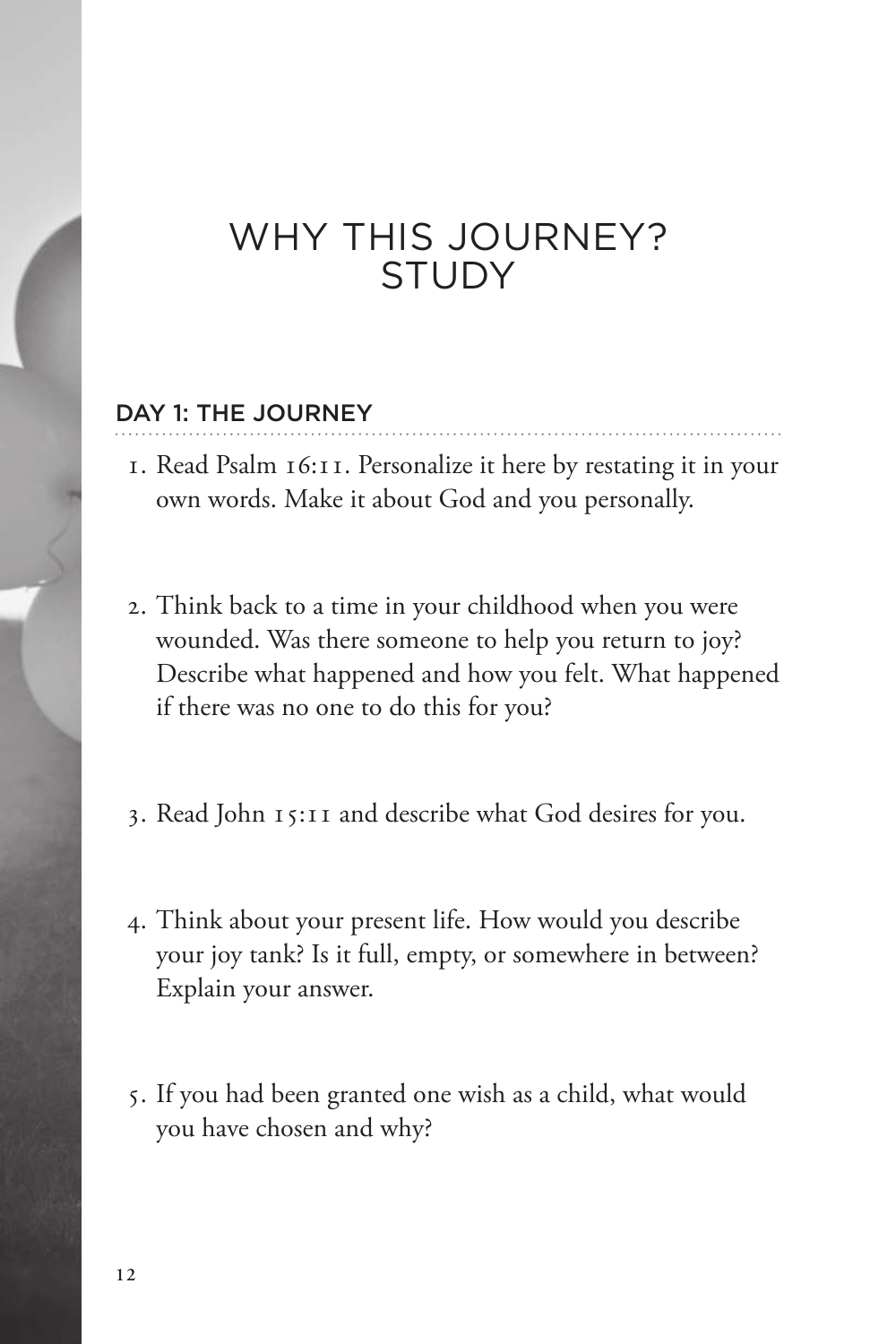- 6. What would you choose if you were granted one wish today? Why?
- 7. Read Deuteronomy 11:18-23. Describe how your family practiced or ignored these spiritual life lessons.
- 8. How has this affected you personally?
- 9. Make a list of the baggage you carried into your relationship with Christ and ask God to show you where it originated. Record your thoughts here.
- 10. What do Psalm 25:4 and Proverbs 20:24 say about the journey toward healing?

#### DAY 2: JOY STOLEN

- 1. Read John 10:10 and write it in your own words so that a child can understand what it means.
- 2. Are you experiencing the abundant life that Christ offers or the devastating results of the evil one? Explain your answer.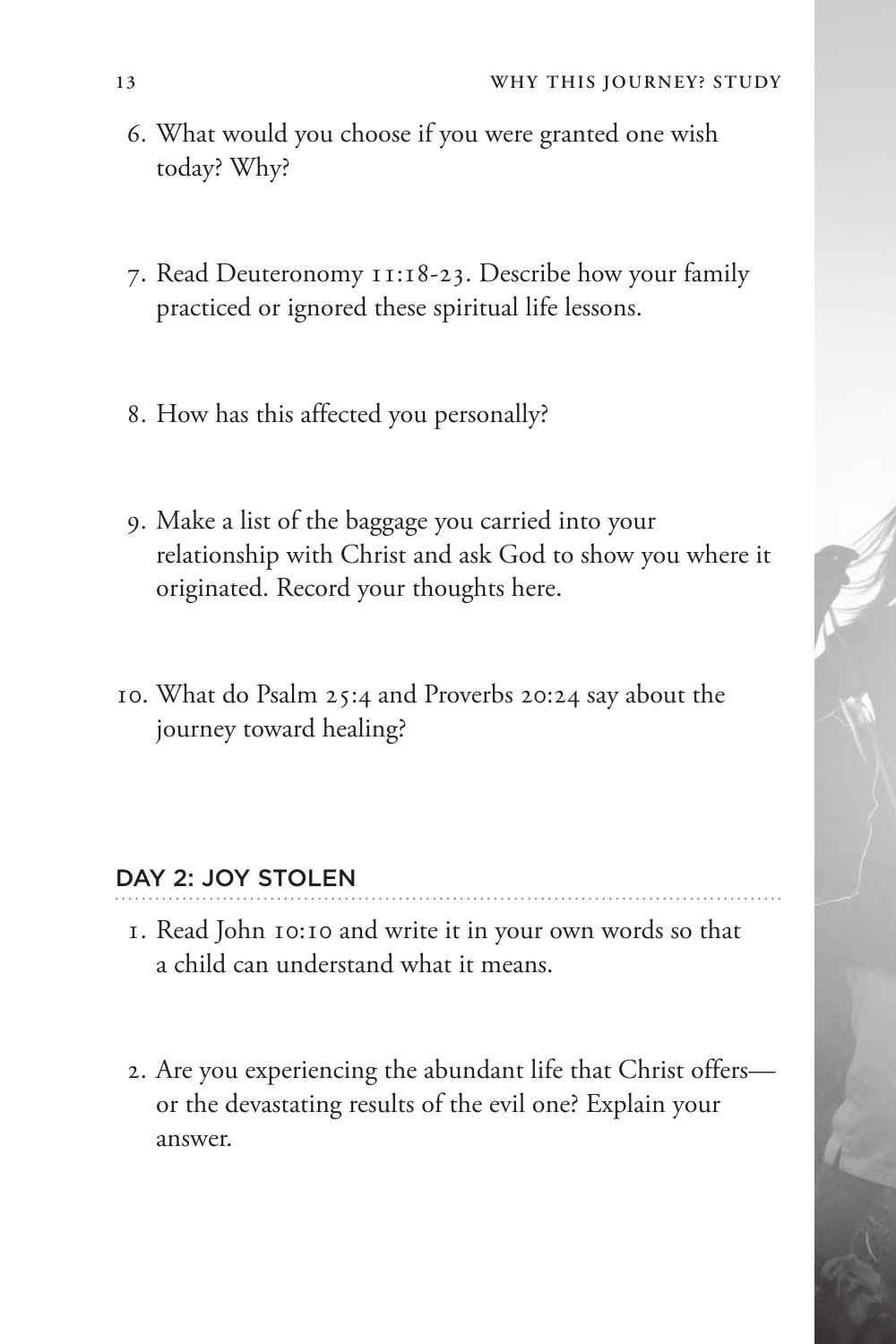- 3. What has Satan taken or tried to steal from you? What methods has he used to do this?
- 4. Has your joy been stolen? What does John 16:22 say about this?
- 5. Can you identify with any of the lies listed on pages 6–7? List the ones you have been tempted to believe.
- 6. Think back to the time when each of these lies first seemed true in your life. What was the source of this lie? (Explain what happened to make you believe the lie.)
- 7. Use three words to describe how these lies make you feel.
- 8. What did God promise in Isaiah 28:16? Who is this cornerstone?
- 9. What do you want your foundation to be: God's truth or lies from Satan? Explain your answer.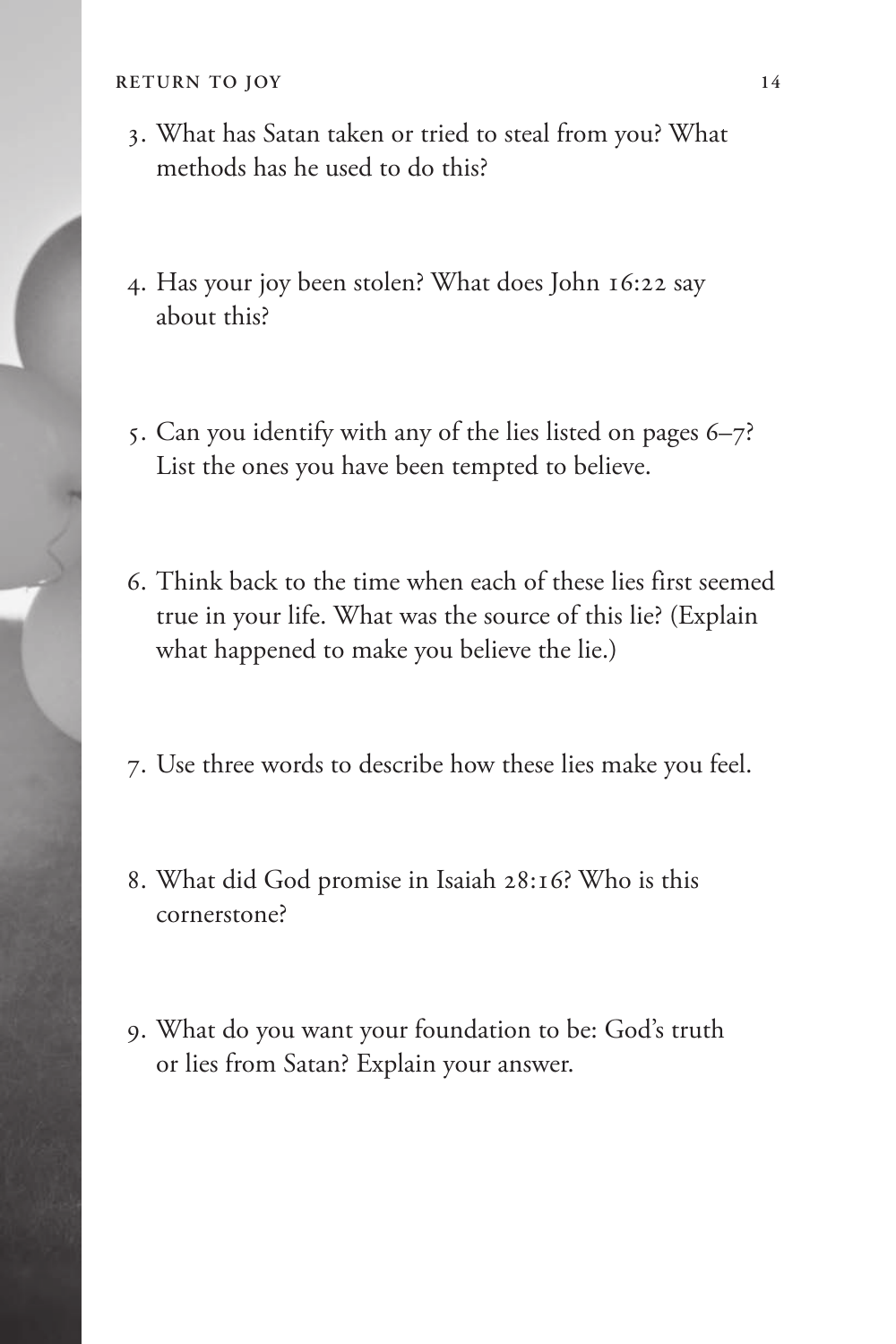#### DAY 3: AVOIDING THE JOURNEY

- 1. Can you identify with any of the methods of coping with pain listed in this chapter? Explain your answer.
- 2. Are there any other ways that you have dealt with your pain? Describe what happened. (Coping mechanisms can be things like entertainment, work, church activities, relationships, sex, vacations, and projects.)
- 3. Spend some time reflecting on Psalm 116:1-2 and ask God to help you believe that He loves you in this way.
- 4. Read Psalm 51:6 and 1 Corinthians 16:13 in the New Living Translation. Use these verses to write an explanation that a child could understand about the importance of living a life of truth.

#### DAY 4: STARTING THE JOURNEY

- 1. Have you lived a life of truth, or have you worn a mask instead? Explain why you made this choice. What was the result?
- 2. How do you feel about taking off your mask? Describe your feelings here.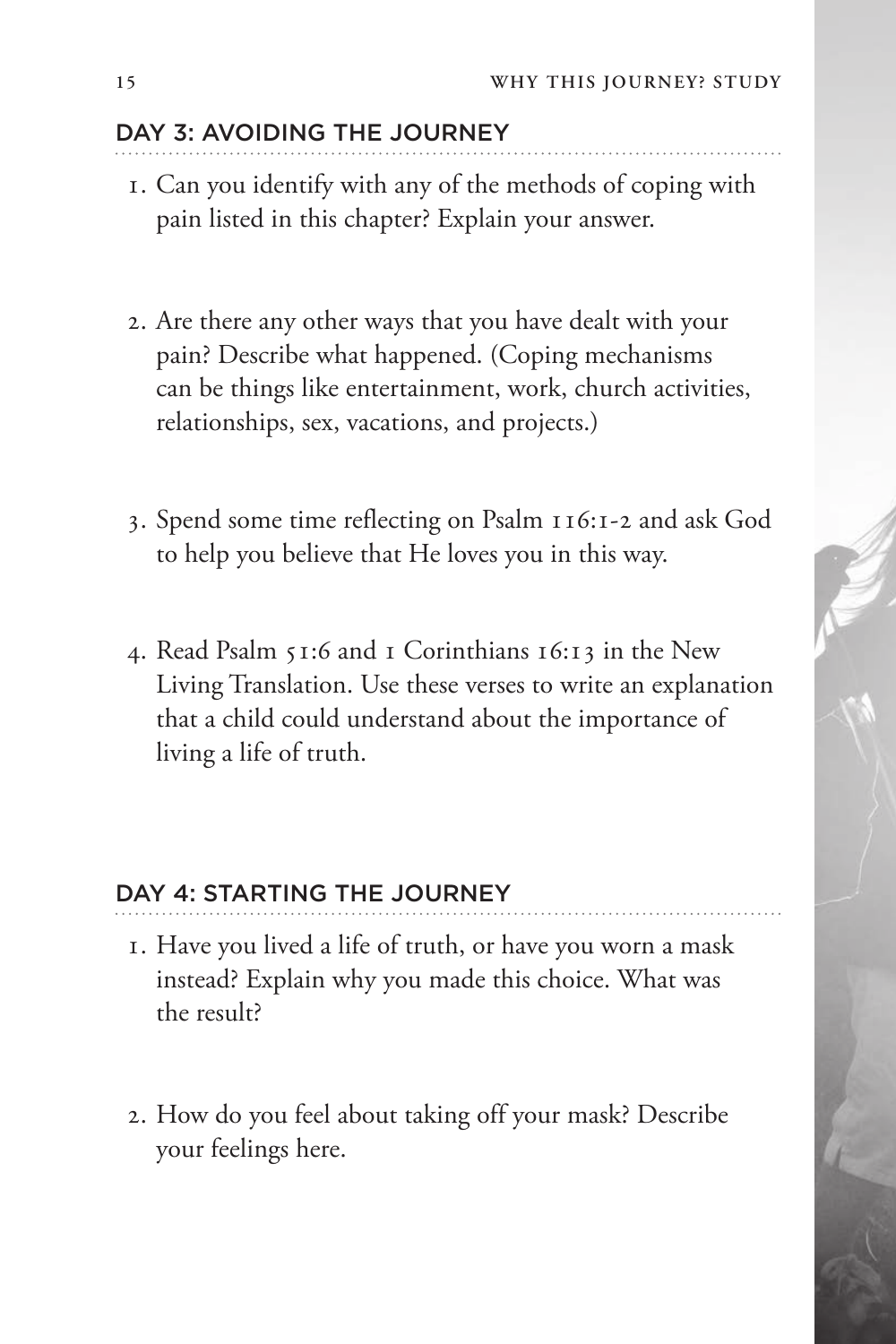- 3. Jesus cautioned the Jewish leaders about the dangers of pursuing knowledge about God instead of a relationship with Him. Read John 5:39-40 and describe the warning that He gave.
- 4. Are you reading the Word of God but afraid to seek the God of the Word? Be honest and describe your answer here.
- 5. In light of this chapter, how can you personally apply Ephesians 4:25 and 1 John 2:21?
- 6. If you attempt to keep your pain stuffed down by living behind a mask, it will eventually bubble up. Have you experienced any physical, emotional, or spiritual problems as a result of this? Describe what happened.

#### DAY 5: JOY IN THE JOURNEY

- 1. Read Jeremiah 31:3, John 12:32, and James 4:8a. What do these verses tell you about drawing near to God?
- 2. What is your honest reaction to this truth?